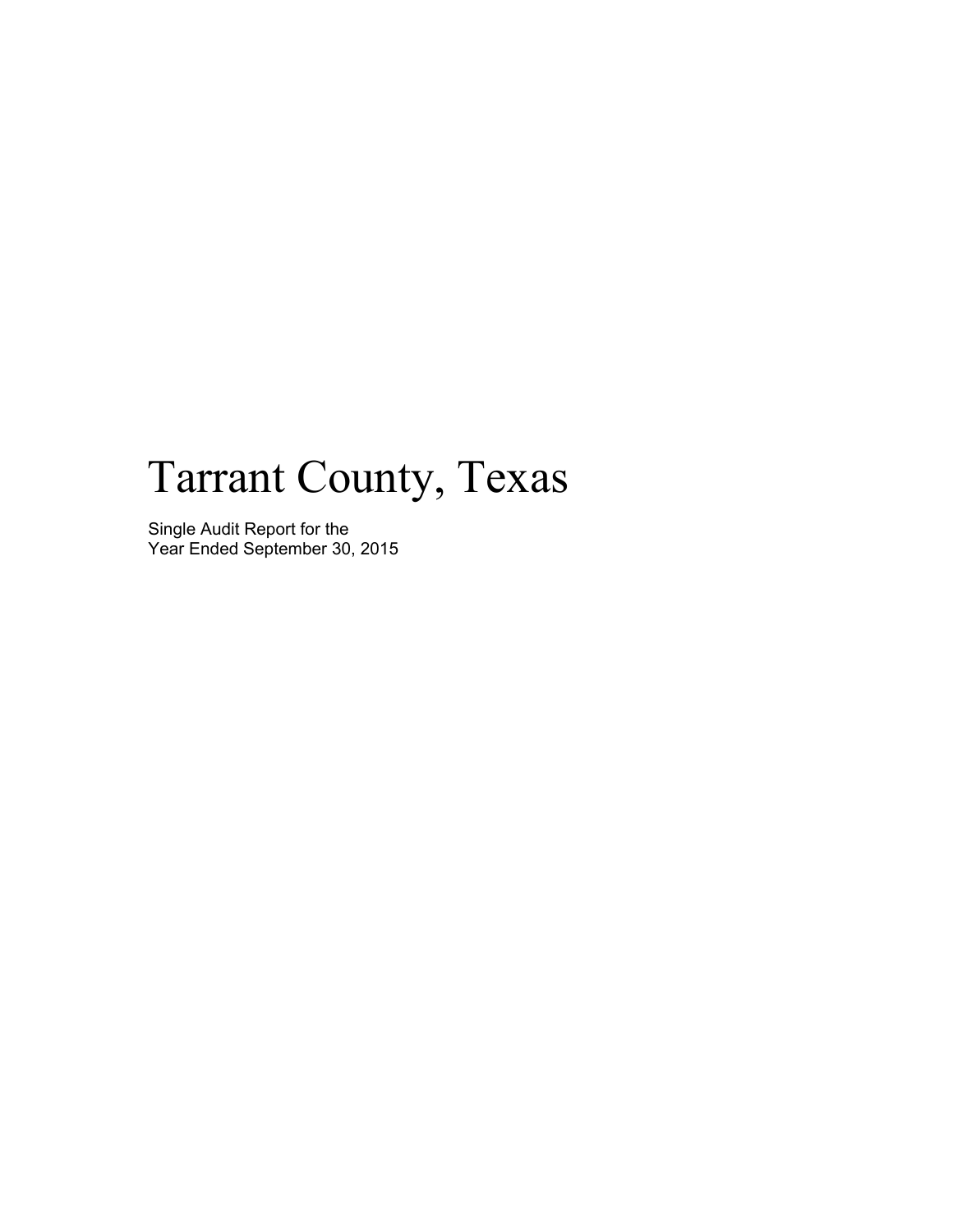

**Deloitte & Touche LLP** JPMorgan Chase Tower 2200 Ross Ave, Suite 1600 Dallas, TX 75201-6778 **USA** 

Tel: +1 214 840 7000 www.deloitte.com

#### **INDEPENDENT AUDITORS' REPORT ON INTERNAL CONTROL OVER FINANCIAL REPORTING AND ON COMPLIANCE AND OTHER MATTERS BASED ON AN AUDIT OF FINANCIAL STATEMENTS PERFORMED IN ACCORDANCE WITH** *GOVERNMENT AUDITING STANDARDS*

The Honorable County Judge and Commissioners' Court Tarrant County, Texas

We have audited, in accordance with the auditing standards generally accepted in the United States of America and the standards applicable to financial audits contained in *Government Auditing Standards*  issued by the Comptroller General of the United States, the financial statements of the governmental activities, the business type activities, the aggregate discretely presented component units, each major fund, and the aggregate remaining fund information of Tarrant County, Texas (the County), as of and for the year ended September 30, 2015, and the related notes to the financial statements, which collectively comprise the County's basic financial statements, and have issued our report thereon dated March 21, 2016. Our report includes a reference to other auditors who audited the financial statements of the Tarrant County Hospital District and the Mental Health and Mental Retardation of Tarrant County, which represent all of the aggregate discretely presented component units, as described in our report on Tarrant County's financial statements. The financial statements of the Tarrant County Hospital District were not audited in accordance with *Government Auditing Standards*. Our report also includes an emphasis-ofmatter paragraph relating to the implementation of Governmental Accounting Standards Board ("GASB") Statements No. 68, *Accounting and Financial Reporting for Pensions – An Amendment of GASB Statement No. 27* and No. 71, *Pension Transition for Contributions Made Subsequent to the Measurement Date – An Amendment of GASB Statement No. 68*, as described in our report on Tarrant County's financial statements. This report does not include the results of the other auditors' testing of internal control over financial reporting or compliance and other matters that are reported on separately by those auditors.

#### **Internal Control Over Financial Reporting**

In planning and performing our audit of the financial statements, we considered the County's internal control over financial reporting (internal control) to determine the audit procedures that are appropriate in the circumstances for the purpose of expressing our opinions on the financial statements, but not for the purpose of expressing an opinion on the effectiveness of the County's internal control. Accordingly, we do not express an opinion on the effectiveness of the County's internal control.

A *deficiency in internal control* exists when the design or operation of a control does not allow management or employees, in the normal course of performing their assigned functions, to prevent, or detect and correct, misstatements on a timely basis. A *material weakness* is a deficiency, or a combination of deficiencies, in internal control, such that there is a reasonable possibility that a material misstatement of the County's financial statements will not be prevented, or detected and corrected on a timely basis. A *significant deficiency* is a deficiency, or a combination of deficiencies, in internal control that is less severe than a material weakness, yet important enough to merit attention by those charged with governance.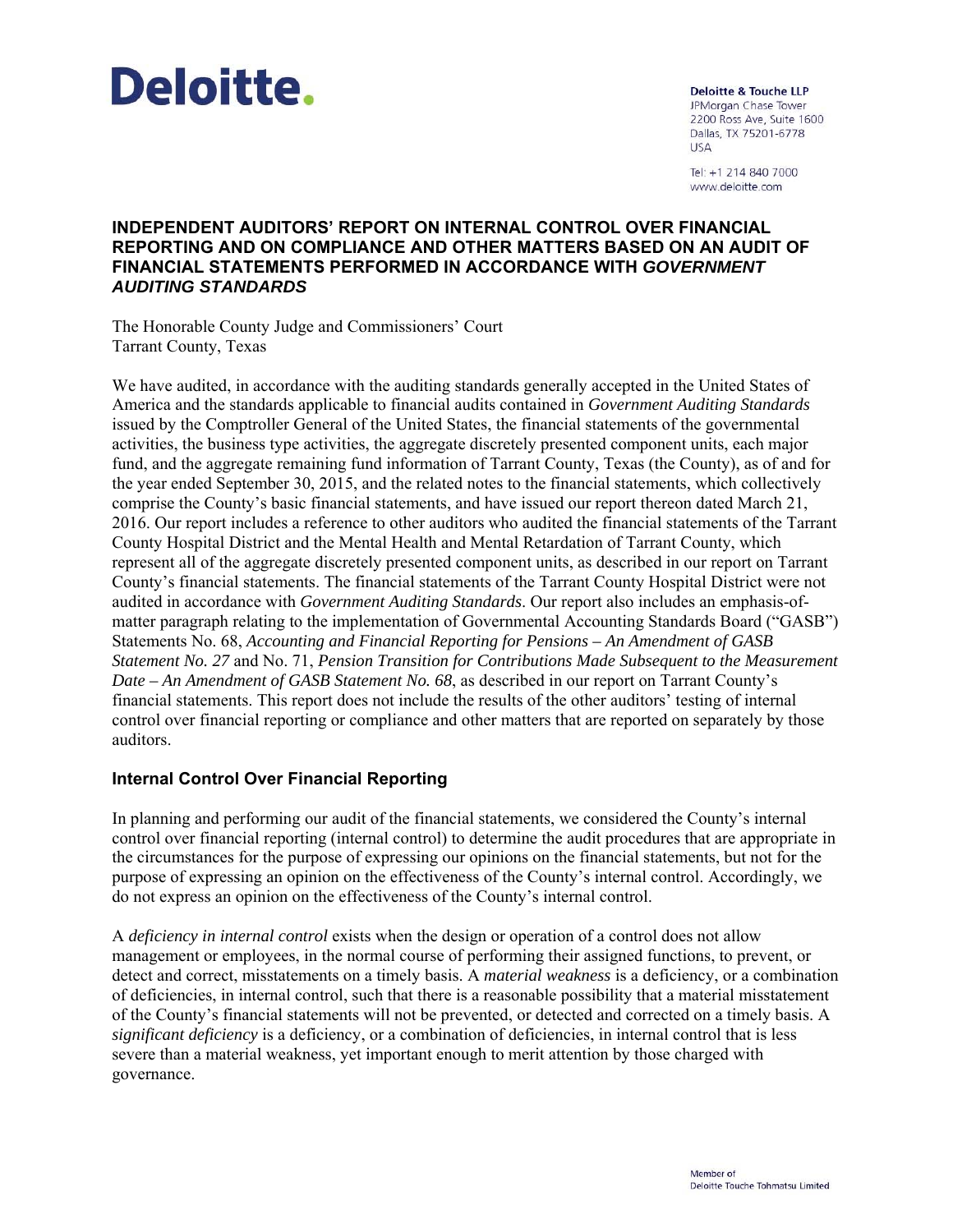Our consideration of internal control was for the limited purpose described in the first paragraph of this section and was not designed to identify all deficiencies in internal control that might be material weaknesses or significant deficiencies and therefore, material weaknesses or significant deficiencies may exist that were not identified. Given these limitations, during our audit we did not identify any deficiencies in internal control that we consider to be material weaknesses. We did identify a deficiency in internal control, described in the accompanying schedule of findings and questioned costs as item 2015-001 that we consider to be a significant deficiency.

#### **Compliance and Other Matters**

As part of obtaining reasonable assurance about whether the County's financial statements are free from material misstatement, we performed tests of its compliance with certain provisions of laws, regulations, contracts, and grant agreements, noncompliance with which could have a direct and material effect on the determination of financial statement amounts. However, providing an opinion on compliance with those provisions was not an objective of our audit, and accordingly, we do not express such an opinion. The results of our tests disclosed no instances of noncompliance or other matters that are required to be reported under *Government Auditing Standards*.

#### **Management's Response to Findings**

The County's response to the finding identified in our audit are described in the accompanying schedule of findings and questioned costs and the corrective action plan. The County's response was not subjected to the auditing procedures applied in the audit of the financial statements and, accordingly, we express no opinion on it.

#### **Purpose of this Report**

The purpose of this report is solely to describe the scope of our testing of internal control and compliance and the results of that testing, and not to provide an opinion on the effectiveness of the County's internal control or on compliance. This report is an integral part of an audit performed in accordance with *Government Auditing Standards* in considering the County's internal control and compliance. Accordingly, this communication is not suitable for any other purpose.

Delaitte & Touche LLP

March 21, 2016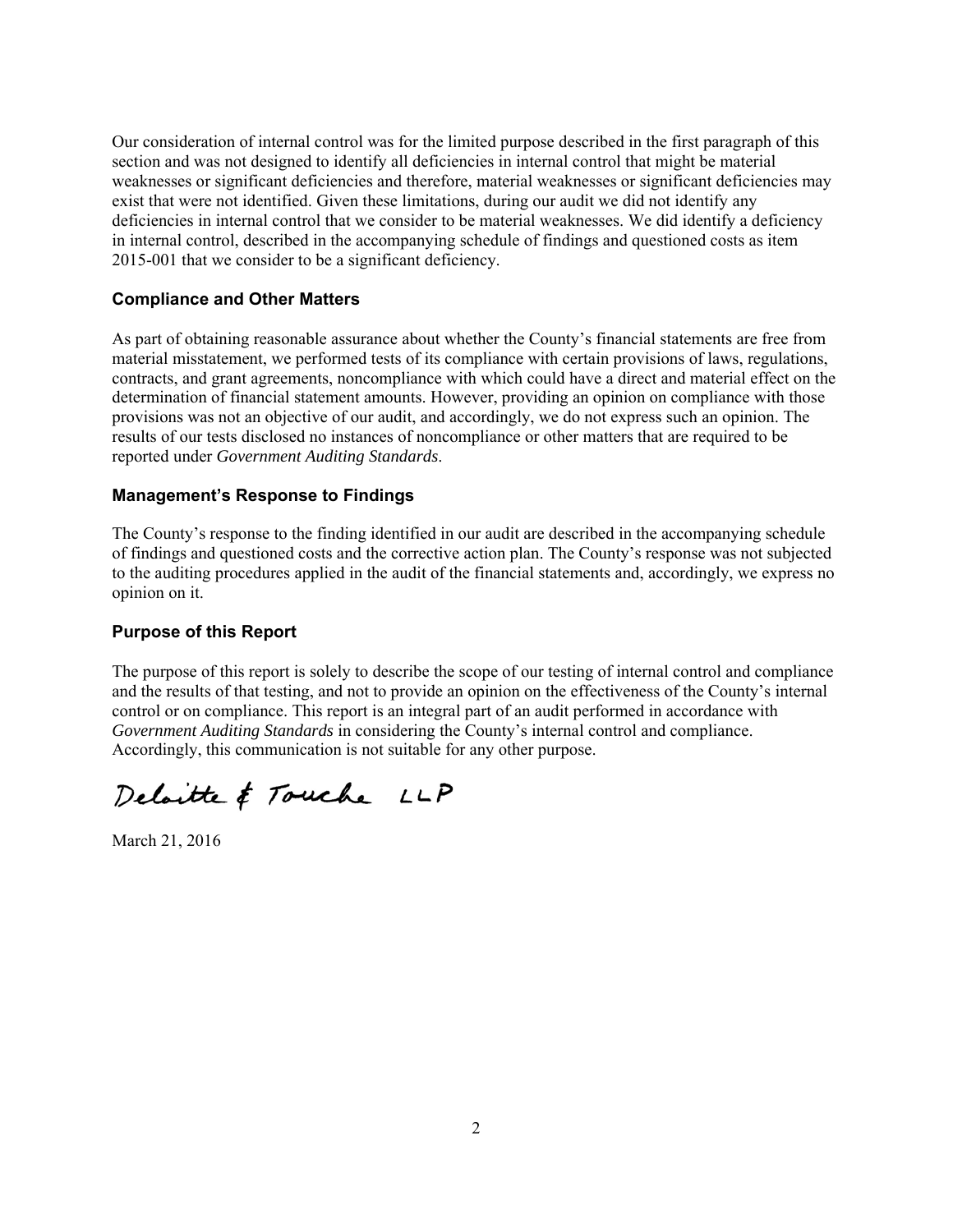

**Deloitte & Touche LLP** JPMorgan Chase Tower 2200 Ross Ave, Suite 1600 Dallas, TX 75201-6778 **USA** 

Tel: +1 214 840 7000 www.deloitte.com

#### **INDEPENDENT AUDITOR'S REPORT ON COMPLIANCE FOR EACH MAJOR FEDERAL PROGRAM; REPORT ON INTERNAL CONTROL OVER COMPLIANCE; AND REPORT ON SCHEDULE OF EXPENDITURES OF FEDERAL AND STATE AWARDS REQUIRED BY OMB CIRCULAR A-133 AND STATE OF TEXAS UNIFORM GRANT MANAGEMENT STANDARDS**

The Honorable County Judge and Commissioners Court Tarrant County, Texas

#### **Report on Compliance for Each Major Federal and State Program**

We have audited Tarrant County's (the "County") compliance with the types of compliance requirements described in the *Office of Management and Budget* ("*OMB") Circular A-133 Compliance Supplement*  that could have a direct and material effect on each of the County's major federal and state programs for the year ended September 30, 2015. The County's major federal and state programs are identified in the summary of auditor's results section of the accompanying schedule of findings and questioned costs.

The County's basic financial statements include the operations of the Tarrant County Hospital District and the Mental Health and Mental Retardation of Tarrant County, which received federal awards not included in the County's Schedule of Expenditures of Federal and State Awards for the year ended September 30, 2015. Our audit, described below, did not include the operations of the Tarrant County Hospital District or the Mental Health and Mental Retardation of Tarrant County because those entities engaged other auditors to perform an audit in accordance with OMB Circular A-133 and the Texas Uniform Grant Management Standards ("UGMS"), as applicable.

#### *Management's Responsibility*

Management is responsible for compliance with the requirements of laws, regulations, contracts, and grants applicable to its federal and state programs.

#### *Auditor's Responsibility*

Our responsibility is to express an opinion on compliance for each of the County's major federal and state programs based on our audit of the types of compliance requirements referred to above. We conducted our audit of compliance in accordance with auditing standards generally accepted in the United States of America; the standards applicable to financial audits contained in *Government Auditing Standards*, issued by the Comptroller General of the United States; OMB Circular A-133, *Audits of States, Local Governments, and Non-Profit Organizations;* and the State of Texas *Uniform Grant Management Standards (UGMS)*. Those standards, OMB Circular A-133 and UGMS require that we plan and perform the audit to obtain reasonable assurance about whether noncompliance with the types of compliance requirements referred to above that could have a direct and material effect on a major federal or state program occurred. An audit includes examining, on a test basis, evidence about the County's compliance with those requirements and performing such other procedures as we considered necessary in the circumstances.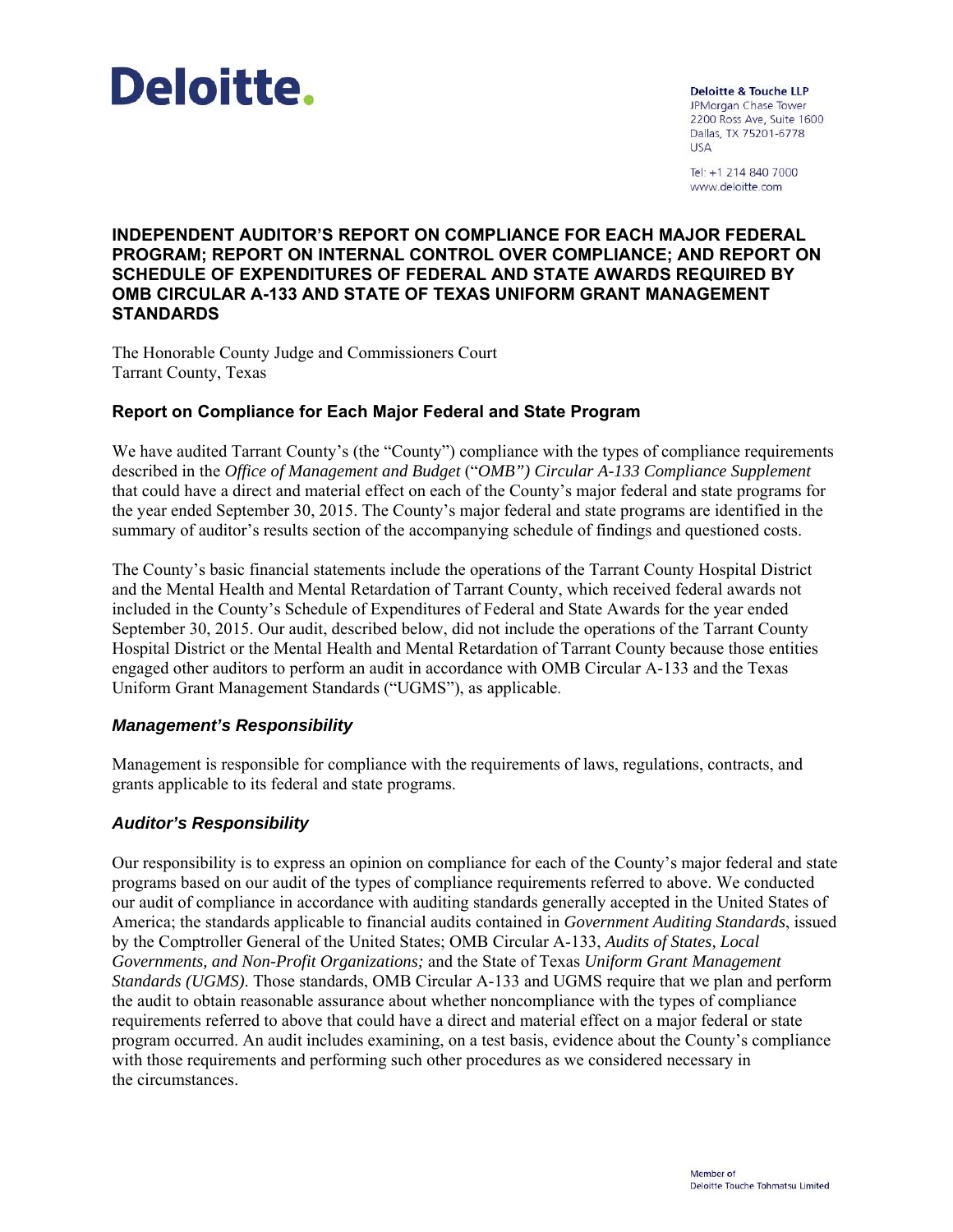We believe that our audit provides a reasonable basis for our opinion on compliance for each major federal and state program. However, our audit does not provide a legal determination of the County's compliance.

#### *Opinion on Each Major Federal and State Program*

In our opinion, the County complied, in all material respects, with the types of compliance requirements referred to above that could have a direct and material effect on each of its major federal and state programs for the year ended September 30, 2015.

#### *Other Matters*

The results of our auditing procedures disclosed two instances of noncompliance, which are required to be reported in accordance with OMB Circular A-133 and UGMS and which are described in the accompanying schedule of findings and questioned costs as items 2015-002 and 2015-003. Our opinion on each major federal and state program is not modified with respect to these matters.

The County's response to the noncompliance findings identified in our audit are described in the accompanying schedule of findings and questioned costs and corrective action plan. The County's responses were not subjected to the auditing procedures applied in the audit of compliance and, accordingly, we express no opinion on the responses.

#### **Report on Internal Control Over Compliance**

Management of the County is responsible for establishing and maintaining effective internal control over compliance with the types of compliance requirements referred to above. In planning and performing our audit of compliance, we considered the County's internal control over compliance with the types of requirements that could have a direct and material effect on each major federal and state program to determine the auditing procedures that are appropriate in the circumstances for the purpose of expressing an opinion on compliance for each major federal and state program and to test and report on internal control over compliance in accordance with OMB Circular A-133 and UGMS, but not for the purpose of expressing an opinion on the effectiveness of internal control over compliance. Accordingly, we do not express an opinion on the effectiveness of the County's internal control over compliance.

A *deficiency in internal control over compliance* exists when the design or operation of a control over compliance does not allow management or employees, in the normal course of performing their assigned functions, to prevent, or detect and correct, noncompliance with a type of compliance requirement of a federal and state program on a timely basis. A *material weakness in internal control over compliance* is a deficiency, or combination of deficiencies, in internal control over compliance, such that there is a reasonable possibility that material noncompliance with a type of compliance requirement of a federal and state program will not be prevented, or detected and corrected, on a timely basis. A *significant deficiency in internal control over compliance* is a deficiency, or a combination of deficiencies, in internal control over compliance with a type of compliance requirement of a federal and state program that is less severe than a material weakness in internal control over compliance, yet important enough to merit attention by those charged with governance.

Our consideration of internal control over compliance was for the limited purpose described in the first paragraph of this section and was not designed to identify all deficiencies in internal control over compliance that might be material weaknesses or significant deficiencies and therefore, material weaknesses or significant deficiencies may exist that were not identified. We did not identify any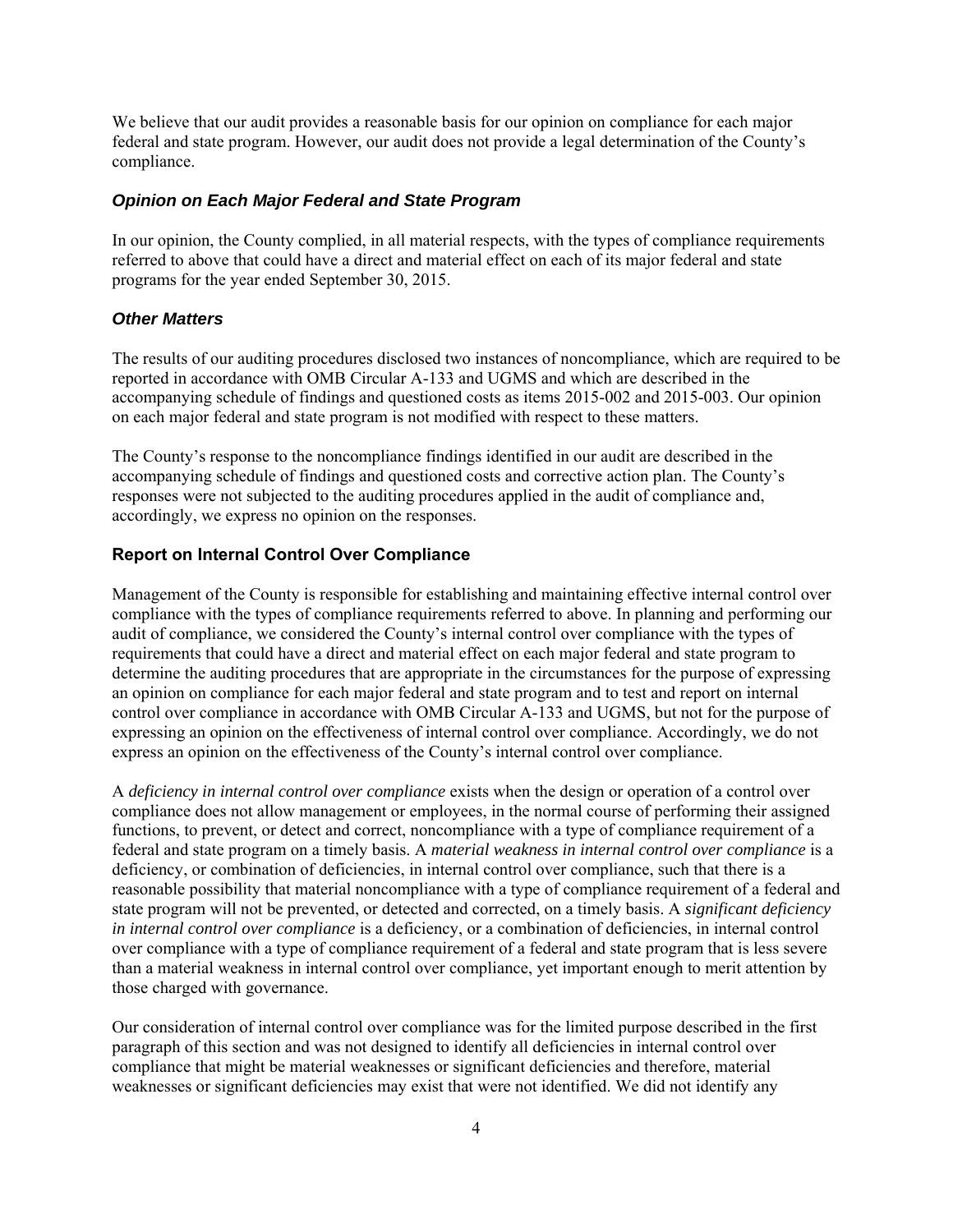deficiencies in internal control over compliance that we consider to be material weaknesses. However, we identified certain deficiencies in internal control over compliance, as described in the accompanying schedule of findings and questioned costs as items 2015-002 that we consider to be a significant deficiency.

The County's response to the internal control over compliance finding identified in our audit is described in the accompanying schedule of findings and questioned costs and corrective action plan. The County's response was not subjected to the auditing procedures applied in the audit of compliance and, accordingly, we express no opinion on the response.

The purpose of this report on internal control over compliance is solely to describe the scope of our testing of internal control over compliance and the results of that testing based on the requirements of OMB Circular A-133 and UGMS. Accordingly, this report is not suitable for any other purpose.

#### **Report on Schedule of Expenditures of Federal and State Awards Required by OMB Circular A-133 and UGMS**

We have audited the financial statements of the County as of and for the year ended September 30, 2015, and have issued our report thereon dated March 21, 2016, which contained an unmodified opinion on those financial statements, an emphasis-of-matter paragraph related to the implementation of Governmental Accounting Standards Board ("GASB") Statements No. 68, *Accounting and Financial Reporting for Pensions – An Amendment of GASB Statement No. 27* and No. 71, *Pension Transition for Contributions Made Subsequent to the Measurement Date –An Amendment of GASB Statement No. 68*, and a reference to other auditors. Our audit was conducted for the purpose of forming an opinion on the basic financial statements as a whole. The accompanying schedule of expenditures of federal and state awards is presented for purposes of additional analysis as required by OMB Circular A-133 and UGMS and is not a required part of the financial statements. Such information is the responsibility of management and was derived from and relates directly to the underlying accounting and other records used to prepare the financial statements. The information has been subjected to the auditing procedures applied in the audit of the financial statements and certain additional procedures, including comparing and reconciling such information directly to the underlying accounting and other records used to prepare the financial statements or to the financial statements themselves, and other additional procedures in accordance with auditing standards generally accepted in the United States of America. In our opinion, the schedule of expenditure of federal and state awards is fairly stated in all material respects in relation to the financial statements as a whole.

Deloitte & Touche LLP

March 21, 2016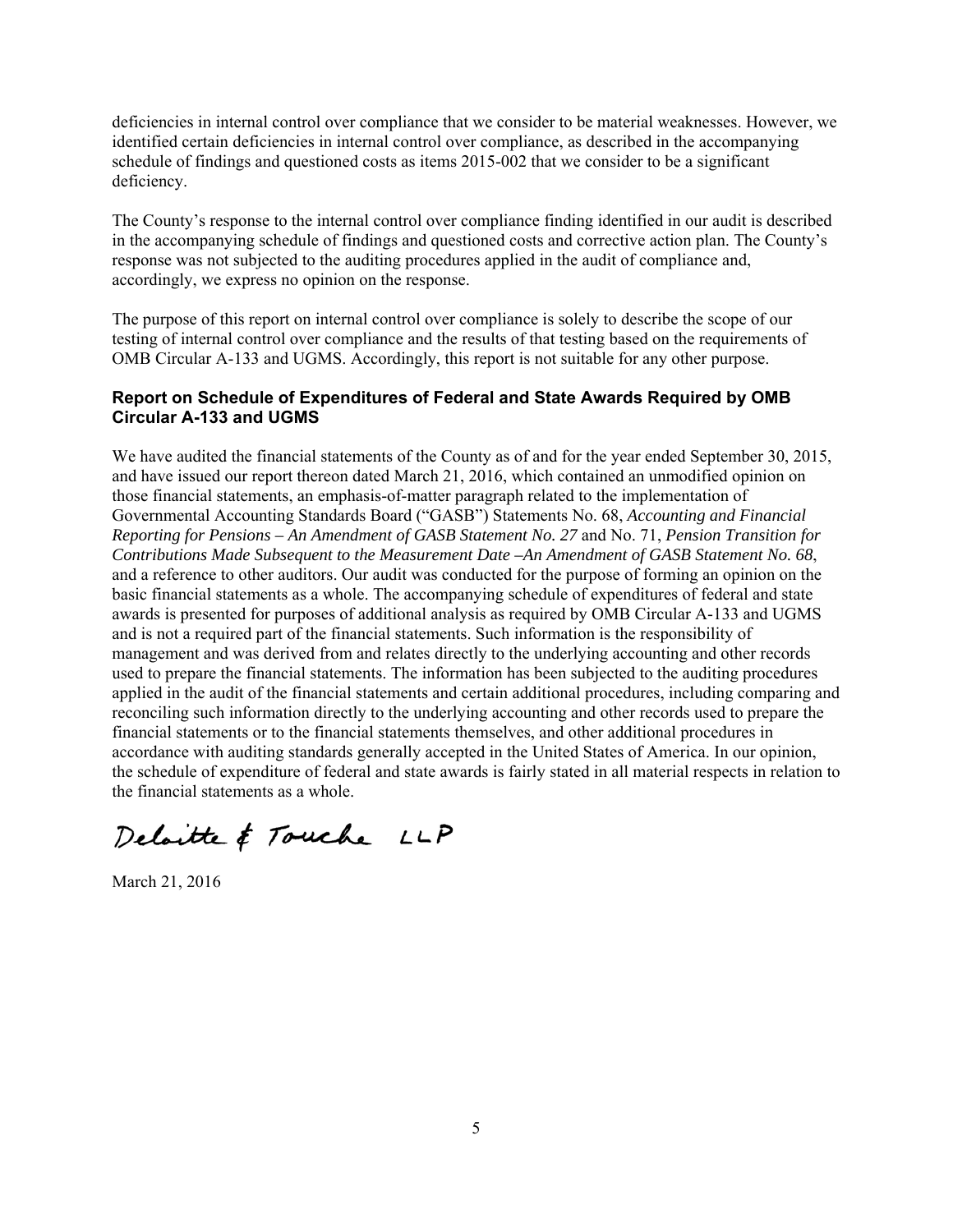| Federal or State Grantor/                                                                                                  | <b>CFDA</b>      |                                    | Federal/State        | Passed-Through           |
|----------------------------------------------------------------------------------------------------------------------------|------------------|------------------------------------|----------------------|--------------------------|
| Pass-Through Grantor Program Title                                                                                         | <b>Number</b>    | <b>Grant/Contract Number</b>       | <b>Expenditures</b>  | to Subrecipients         |
| <b>U.S. DEPARTMENT OF AGRICULTURE</b>                                                                                      |                  |                                    |                      |                          |
| National School Lunch Program                                                                                              | 10.555           | 01352                              | 100,335              |                          |
| National School Lunch Program                                                                                              | 10.555           | 01352                              | 15,844               | $\overline{\phantom{a}}$ |
| Total CFDA 10.555                                                                                                          |                  |                                    | 116,179              | $\sim$                   |
| Special Supplemental Nutrition Program for Women, Infants and Children                                                     |                  |                                    |                      |                          |
| Pass-Through from Texas Department of State Health Services                                                                | 10.557           | 2011-037245-001                    | 8                    |                          |
| Pass-Through from Texas Department of State Health Services                                                                | 10.557           | 2014-045077-001                    | 1,871                |                          |
| Pass-Through from Texas Department of State Health Services                                                                | 10.557           | 2015-047383                        | 8,099,064            |                          |
| Total CFDA 10.557                                                                                                          |                  |                                    | 8,100,943            | $\sim$                   |
|                                                                                                                            |                  |                                    |                      |                          |
|                                                                                                                            |                  |                                    |                      |                          |
| Total U.S. Department of Agriculture                                                                                       |                  |                                    | 8,217,122            |                          |
| U.S. DEPARTMENT OF HOUSING AND URBAN DEVELOPMENT                                                                           |                  |                                    |                      |                          |
| Community Development Block Grants/Entitlement Grants - 37th Year                                                          | 14.218           | B11-UC-48-0001                     | 75                   |                          |
| Community Development Block Grants/Entitlement Grants - 38th Year                                                          | 14.218           | B12-UC-48-0001                     | 199,024              |                          |
| Community Development Block Grants/Entitlement Grants - 39th Year                                                          | 14.218           | B13-UC-48-0001                     | 1,599,832            |                          |
| Community Development Block Grants/Entitlement Grants - 40th Year                                                          | 14.218           | B14-UC-48-0001                     | 1,979,387            | 44,717                   |
| Community Development Block Grants/Entitlement Grants - 41st Year                                                          | 14.218           | B15-UC-48-0001                     | 141,801              | 14,143                   |
| Total CFDA 14.218                                                                                                          |                  |                                    | 3,920,119            | 58,860                   |
| Community Development Block Grants/Non-Entitlement Grants (NSP)                                                            | 14.228           | B08-UN-48-0002                     | 447,924              | 444.222                  |
|                                                                                                                            |                  |                                    |                      |                          |
|                                                                                                                            |                  |                                    |                      |                          |
| Emergency Solutions Grant Program - 39th Year                                                                              | 14.231           | E-13-UC-48-0001                    | 1,560                |                          |
| Emergency Solutions Grant Program - 40th Year                                                                              | 14.231           | E-14-UC-48-0001                    | 161,637              | 107,308                  |
| Emergency Solutions Grant Program - 41st Year                                                                              | 14.231           | E-15-UC-48-0001                    | 33,251               | 19,594                   |
| Total CFDA 14.231                                                                                                          |                  |                                    | 196,448              | 126.902                  |
| Supportive Housing Program - 18th Year                                                                                     | 14.235           | TX0102L6T011205                    | 37,208               | 36,619                   |
| Supportive Housing Program - 18th Year                                                                                     | 14.235           | TX0115L6T011205                    | 14,101               | 13,931                   |
| Supportive Housing Program - 18th Year                                                                                     | 14.235           | TX0119L6T011205                    | 3,674                | 3,243                    |
| Supportive Housing Program - 18th Year                                                                                     | 14.235           | TX0287L6T011201                    | 10,550               | 9,848                    |
| Supportive Housing Program - 18th Year                                                                                     | 14.235           | TX0259L6T011201                    | 17,278               | 9,158                    |
| Supportive Housing Program - 18th Year                                                                                     | 14.235           | TX0321B6T011100                    | 25,443               | 24,263                   |
| Supportive Housing Program - 19th Year                                                                                     | 14.235           | TX0102L6T011306                    | 88,084               | 84,468                   |
| Supportive Housing Program - 19th Year                                                                                     | 14.235           | TX0114L6T011306                    | 103,646              | 63,719                   |
| Supportive Housing Program - 19th Year                                                                                     | 14.235<br>14.235 | TX0093L6T011306                    | 111,564              | 88,644                   |
| Supportive Housing Program - 19th Year<br>Supportive Housing Program - 19th Year                                           | 14.235           | TX0097L6T011306<br>TX0115L6T011306 | 13,442<br>63,303     | 12,811<br>60,739         |
| Supportive Housing Program - 19th Year                                                                                     | 14.235           | TX0116L6T011306                    | 133,906              | 128,716                  |
| Supportive Housing Program - 19th Year                                                                                     | 14.235           | TX0104L6T011306                    | 298,323              | 288,648                  |
| Supportive Housing Program - 19th Year                                                                                     | 14.235           | TX0113L6T011306                    | 350,573              | 128,622                  |
| Supportive Housing Program - 19th Year                                                                                     | 14.235           | TX0287L6T011302                    | 128,889              | 123,335                  |
| Supportive Housing Program - 19th Year                                                                                     | 14.235           | TX0259L6T011302                    | 91,004               | 79,787                   |
| Supportive Housing Program - 19th Year                                                                                     | 14.235           | TX0321L6T011301                    | 110,461              | 106,865                  |
| Supportive Housing Program - 19th Year                                                                                     | 14.235<br>14.235 | TX0362L6T011300                    | 39,514               | 35,545                   |
| Supportive Housing Program - 20th Year<br>Supportive Housing Program - 20th Year                                           | 14.235           | TX0114L6T011407<br>TX0093L6T011407 | 21,926<br>146,048    | 19,243<br>136,280        |
| Supportive Housing Program - 20th Year                                                                                     | 14.235           | TX0097L6T011407                    | 12,490               | 11,697                   |
| Supportive Housing Program - 20th Year                                                                                     | 14.235           | TX0113L6T011407                    | 384,532              | 170,337                  |
| Total CFDA 14.235                                                                                                          |                  |                                    | 2,205,959            | 1,636,518                |
|                                                                                                                            |                  |                                    |                      |                          |
| <b>Shelter Plus Care</b>                                                                                                   | 14.238           | TX0320C6T011100                    | 70,871               |                          |
| Home Investment Partnerships Program - 20th Year                                                                           | 14.239           | M11-DC-48-0200                     | 393,692              |                          |
| Home Investment Partnerships Program - 21st Year                                                                           | 14.239           | M12-DC-48-0200                     | 343,963              |                          |
| Home Investment Partnerships Program - 22st Year                                                                           | 14.239           | M13-DC-48-0200                     | 774,363              |                          |
| Home Investment Partnerships Program - 23rd Year                                                                           | 14.239           | M14-DC-48-0200                     | 207,659              |                          |
| Total CFDA 14.239                                                                                                          |                  |                                    | 1,719,677            | $\overline{\phantom{a}}$ |
|                                                                                                                            |                  |                                    |                      |                          |
| Housing Opportunities for Persons with AIDS                                                                                | 14.241           | TX-H110026                         | 134,753              | 131,073                  |
| Housing Opportunities for Persons with AIDS                                                                                | 14.241           | TX-H140024                         | 165,540              | 160,369                  |
| Pass-Through from Texas Department of State Health Services<br>Pass-Through from Texas Department of State Health Services | 14.241           | 2014-002563<br>2015-002563-00      | 30,547               | 30,547                   |
| Total CFDA 14.241                                                                                                          | 14.241           |                                    | 61,424<br>392,264    | 61,424<br>383,413        |
|                                                                                                                            |                  |                                    |                      |                          |
| Section 8 Housing Choice Vouchers - Administrative Reserve (Pre-FY2004)                                                    | 14.871           | N/A                                | 7,885                |                          |
| Section 8 Housing Choice Vouchers - Administrative Reserve (Post-FY2004)                                                   | 14.871           | N/A                                | 19,781               |                          |
| Section 8 Housing Choice Vouchers - Homeownership Administration                                                           | 14.871           | TX431AFHV03                        | 52                   |                          |
| Section 8 Housing Choice Vouchers - Administration (CY12)                                                                  | 14.871           | TX21V431000082                     | (5)                  |                          |
| Section 8 Housing Choice Vouchers - Administration (CY13)                                                                  | 14.871           | TX21V431000082                     | (187)                |                          |
| Section 8 Housing Choice Vouchers - Administration (CY14)<br>Section 8 Housing Choice Vouchers - Administration (CY15)     | 14.871<br>14.871 | TX21V431000082<br>TX21V431000082   | 383,223<br>1,360,987 |                          |
| Section 8 Housing Choice Vouchers - Portability                                                                            | 14.871           | TX21V431000082                     | 107,506              |                          |
|                                                                                                                            |                  |                                    |                      |                          |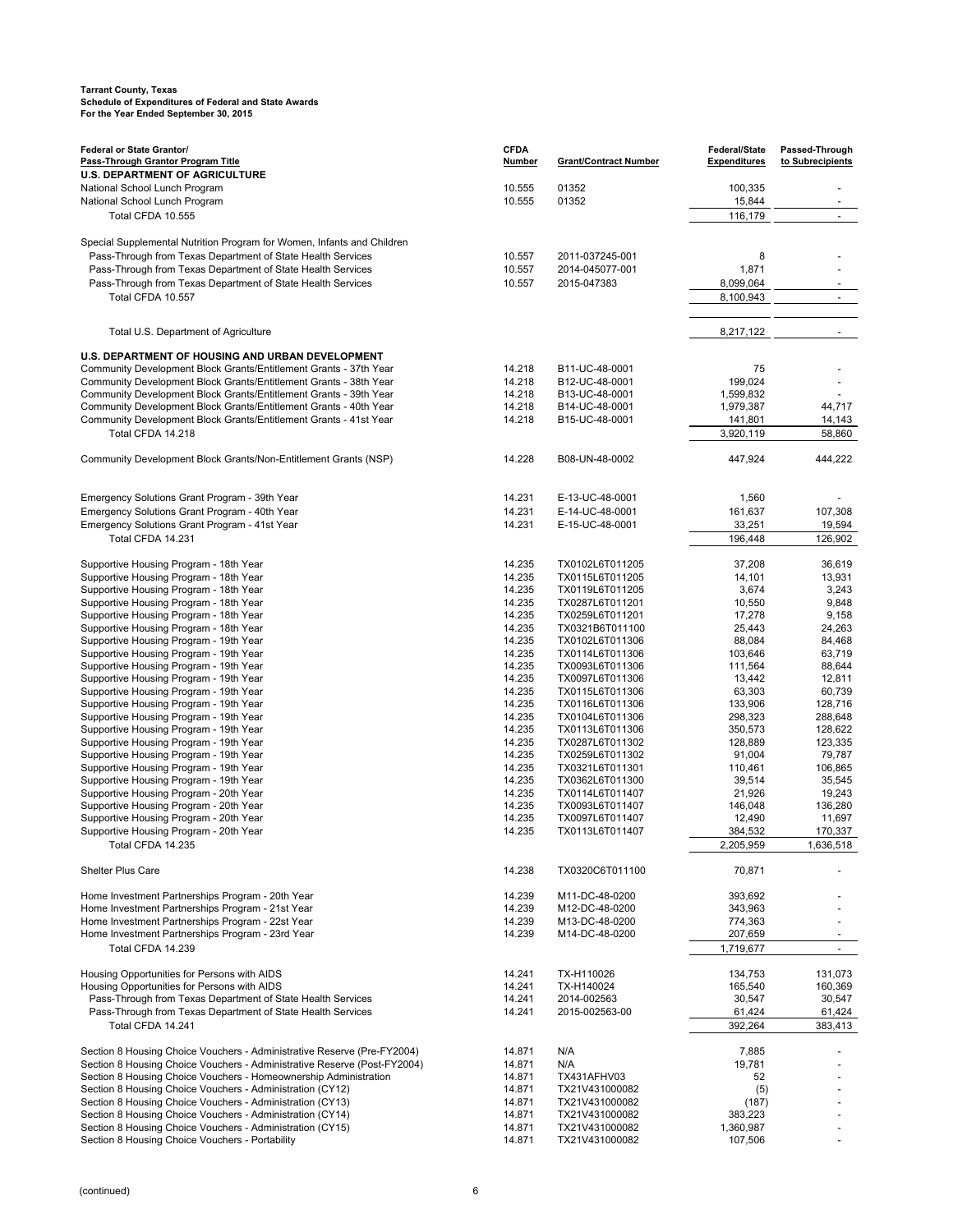| Federal or State Grantor/                                         | <b>CFDA</b>   |                              | <b>Federal/State</b> | Passed-Through           |
|-------------------------------------------------------------------|---------------|------------------------------|----------------------|--------------------------|
| Pass-Through Grantor Program Title                                | <b>Number</b> | <b>Grant/Contract Number</b> | <b>Expenditures</b>  | to Subrecipients         |
| Section 8 Housing Choice Vouchers (CY13)                          | 14.871        | TX21V431000082               | (70)                 |                          |
| Section 8 Housing Choice Vouchers(CY14)                           | 14.871        | TX21V431000082               | 5,619,296            |                          |
| Section 8 Housing Choice Vouchers(CY15)                           | 14.871        | TX21V431000082               | 11,738,212           |                          |
| Section 8 Housing Choice Vouchers (VASH)(CY14)                    | 14.871        | TX431MSC                     | 38,412               |                          |
| Section 8 Housing Choice Vouchers (VASH)(CY15)                    | 14.871        | TX431MSC                     | 175,273              |                          |
| Section 8 Housing Choice Vouchers (FSS-CY12)                      | 14.871        | TX431FSF006                  |                      |                          |
| Total CFDA 14.871                                                 |               |                              | 19,450,365           |                          |
|                                                                   |               |                              |                      |                          |
| Family Self-Sufficiency Program (CY14)                            | 14.896        | TX431FSF008                  | 44,982               |                          |
| Family Self-Sufficiency Program (CY15)                            | 14.896        | TX431-FSS-6APH-2014          | 183,447              |                          |
| Total CFDA 14.896                                                 |               |                              | 228,429              | $\overline{\phantom{a}}$ |
|                                                                   |               |                              |                      |                          |
| Total U.S. Department of Housing and Urban Development            |               |                              | 28,632,056           | 2,649,915                |
|                                                                   |               |                              |                      |                          |
|                                                                   |               |                              |                      |                          |
| <b>U.S. DEPARTMENT OF INTERIOR</b>                                |               |                              |                      |                          |
| Payments in Lieu of Taxes                                         | 15.226        | N/A                          |                      |                          |
| Total U.S. Department of Interior                                 |               |                              |                      |                          |
|                                                                   |               |                              |                      |                          |
|                                                                   |               |                              |                      |                          |
| <b>U.S. DEPARTMENT OF JUSTICE</b>                                 |               |                              |                      |                          |
| Juvenile Accountability Block Grants                              |               |                              |                      |                          |
| Pass-Through from Texas Office of the Governor, CJD               | 16.523        | JB-13287-16                  | 28,838               |                          |
| Total CFDA 16.523                                                 |               |                              | 28,838               |                          |
|                                                                   |               |                              |                      |                          |
| Missing Children's Assistance                                     |               |                              |                      |                          |
| Pass-Through from City of Dallas Police Department                | 16.543        | 2013-MC-FX-K036              | 8,500                |                          |
|                                                                   |               |                              |                      |                          |
| Crime Victim Assistance                                           |               |                              |                      |                          |
| Pass-Through from Texas Office of the Governor, CJD               | 16.575        | VA-13739-16                  | 40,744               |                          |
| Pass-Through from Texas Office of the Governor, CJD               | 16.575        | 1373917                      | 3,465                |                          |
| Pass-Through from Texas Office of the Governor, CJD               | 16.575        | VA-24617-04                  | 58,092               |                          |
| Pass-Through from Texas Office of the Governor, CJD               | 16.575        | 2461705                      | 5,386                |                          |
| Total CFDA 16.575                                                 |               |                              | 107,687              |                          |
|                                                                   |               |                              |                      |                          |
| Drug Court Discretionary Grant Program                            |               |                              |                      |                          |
| Pass-Through from Mental Health Mental Retardation Tarrant County | 16.585        | E141528                      |                      |                          |
| Pass-Through from Mental Health Mental Retardation Tarrant County | 16.585        | E151766                      | 60,564               |                          |
| Total CFDA 16.585                                                 |               |                              | 60,564               | ÷.                       |
|                                                                   |               |                              |                      |                          |
|                                                                   |               |                              |                      |                          |
| Violence Against Women Formula Grants                             |               |                              |                      |                          |
| Pass-Through from Texas Office of the Governor, CJD               | 16.588        | WF-27108-02                  | 40,331               |                          |
| Pass-Through from Texas Office of the Governor, CJD               | 16.588        | 2710803                      | 3,595                |                          |
| Total CFDA 16.588                                                 |               |                              | 43,926               |                          |
|                                                                   |               |                              |                      |                          |
| State Criminal Alien Assistance Program (S.C.A A P.)              | 16.606        | 2015-AP_BX-0274              | 276,960              |                          |
|                                                                   |               |                              |                      |                          |
| Project Safe Neighborhoods                                        |               |                              |                      |                          |
| Pass-Through from Safe City Commission, Inc.                      | 16.609        | 2013-GP-BX-0005              | 1,991                |                          |
|                                                                   |               |                              |                      |                          |
| Edward Byrne Memorial Justice Assistance Grant                    |               |                              |                      |                          |
| Pass-Through from the City of Fort Worth, Texas                   | 16.738        | 2013-DJ-BX-0364              | 43,287               |                          |
| Pass-Through from the City of Fort Worth, Texas                   | 16.738        |                              | 5,918                |                          |
| Pass-Through from the City of Fort Worth, Texas                   | 16.738        | 2012-DJ-BX-1036              | 51,516               |                          |
| Pass-Through from the City of Fort Worth, Texas                   | 16.738        | 2013-DJ-BX-0364              | 22,116               |                          |
| Total CFDA 16.738                                                 |               |                              | 122,837              | $\sim$                   |
|                                                                   |               |                              |                      |                          |
| DNA Backlog Reduction Program                                     | 16.741        | 2014-DN-BX-0088              | 133,576              |                          |
|                                                                   |               |                              |                      |                          |
| Paul Coverdell Forensic Sciences Improvement Grant Program        |               |                              |                      |                          |
| Pass-Through from Texas Office of the Governor, CJD               | 16.742        | CD-14-A10-25258-04           | 67,669               |                          |
| Total CFDA 16.742                                                 |               |                              | 67,669               |                          |
|                                                                   |               |                              |                      |                          |
| Second Chance Act Prisoner Reentry Initiative                     | 16.812        | 2011-RY-BX-K009              | 121,124              |                          |
|                                                                   |               |                              |                      |                          |
| Equitable Sharing Program (Asset Forfeiture Funds)-Sheriff        | 16.922        | N/A                          | 33,764               |                          |
|                                                                   |               |                              |                      |                          |
|                                                                   |               |                              |                      |                          |
| Total U.S. Department of Justice                                  |               |                              | 1,007,436            |                          |
|                                                                   |               |                              |                      |                          |
|                                                                   |               |                              |                      |                          |
| <b>U.S. DEPARTMENT OF TRANSPORTATION</b>                          |               |                              |                      |                          |
| Highway Planning & Construction - Courtesy Patrol Program         |               |                              |                      |                          |
| Pass-Through from Texas Department of Transportation              | 20.205        | 02-3XXF5006                  | (294)                |                          |
| Pass-Through from Texas Department of Transportation              | 20.205        | 02-4XXF5001                  | 1,153,427            |                          |
| Total CFDA 20.205                                                 |               |                              | 1,153,133            | $\blacksquare$           |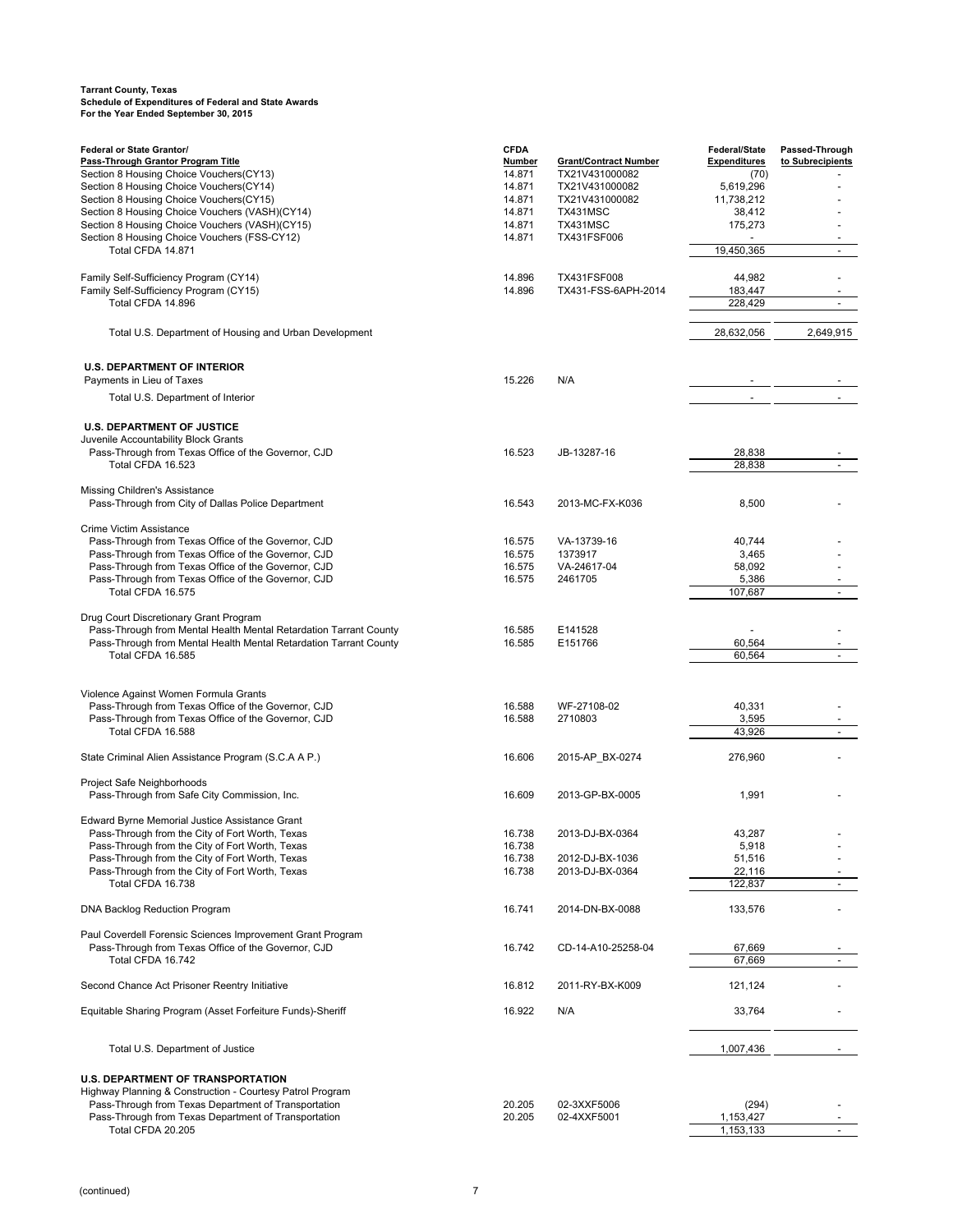| Federal or State Grantor/<br>Pass-Through Grantor Program Title                                                                         | <b>CFDA</b><br><b>Number</b> | <b>Grant/Contract Number</b> | Federal/State<br><b>Expenditures</b> | Passed-Through<br>to Subrecipients |
|-----------------------------------------------------------------------------------------------------------------------------------------|------------------------------|------------------------------|--------------------------------------|------------------------------------|
|                                                                                                                                         |                              |                              |                                      |                                    |
| Enhanced Mobility of Seniors and Individuals with Disabilities                                                                          |                              |                              |                                      |                                    |
| Pass-Through from North Central Texas Council of Governments                                                                            | 20.513                       | FTA-5310                     | 80,021                               | 80,021                             |
| Total CFDA 20.513                                                                                                                       |                              |                              | 80,021                               | 80,021                             |
| National Priority Safety Programs<br>Pass-Through from Texas Department of Transportation                                               | 20.616                       | 2014-TarrantC-G-1YG-0056     | 5,027                                |                                    |
| Pass-Through from Texas Department of Transportation                                                                                    | 20.616                       | 2015-TarrantC-G-1YG-0197     | 61,070                               | $\overline{\phantom{a}}$           |
| Total CFDA 20.616                                                                                                                       |                              |                              | 66,097                               |                                    |
|                                                                                                                                         |                              |                              |                                      |                                    |
| Total U.S. Department of Transportation                                                                                                 |                              |                              | 1,299,251                            | 80,021                             |
| U.S. DEPARTMENT OF HEALTH AND HUMAN SERVICES                                                                                            |                              |                              |                                      |                                    |
| CDC - Prospective Comparison of the TST vs IGRAs                                                                                        |                              |                              |                                      |                                    |
| Pass-Through from UNTHSC at Fort Worth                                                                                                  | 93.000                       | RF0050-2014-001              | 311                                  |                                    |
| Pass-Through from UNTHSC at Fort Worth                                                                                                  | 93.000                       | RF0051-2015-001              | 141,452                              |                                    |
| Total CFDA 93.000                                                                                                                       |                              |                              | 141,763                              | $\sim$                             |
| Medical Reserve Corps Small Grant Program                                                                                               |                              |                              |                                      |                                    |
| Pass-Through from NACCHO                                                                                                                | 93.008                       | MRC-11-0155                  | 1,706                                |                                    |
| Pass-Through from NACCHO                                                                                                                | 93.008                       | MRC-14-0155C                 | 1,460                                |                                    |
| Total CFDA 93.008                                                                                                                       |                              |                              | 3,166                                | $\blacksquare$                     |
|                                                                                                                                         |                              |                              |                                      |                                    |
| <b>Public Health Emergency Preparedness</b><br>Pass-Through from Texas Department of State Health Services                              | 93.069                       | 2014-001175-00               | (12)                                 |                                    |
| Pass-Through from Texas Department of State Health Services                                                                             | 93.069                       | 2015-001175-00               | 167,173                              |                                    |
| Pass-Through from Texas Department of State Health Services                                                                             | 93.069                       | 2016-001175-00               | 56.471                               |                                    |
| Pass-Through from Texas Department of State Health Services                                                                             | 93.069                       | 2014-001167-00               | (316)                                |                                    |
| Pass-Through from Texas Department of State Health Services                                                                             | 93.069                       | 2015-001167-00               | 797,907                              |                                    |
| Pass-Through from Texas Department of State Health Services                                                                             | 93.069                       | 2016-001167-00               | 297,737                              |                                    |
| Pass-Through from Texas Department of State Health Services                                                                             | 93.069                       | 2015-001169-00               | 230,855                              |                                    |
| Pass-Through from Texas Department of State Health Services                                                                             | 93.069                       | 2016-001169-00               | 67,470                               |                                    |
| Pass-Through from Texas Department of State Health Services                                                                             | 93.069                       | 2015-047212-01               | 134,813                              | $\overline{\phantom{a}}$           |
| Total CFDA 93.069                                                                                                                       |                              |                              | 1,752,098                            |                                    |
| Project Grants and Cooperative Agreements for Tuberculosis Control Programs                                                             |                              |                              |                                      |                                    |
| Pass-Through from Texas Department of State Health Services                                                                             | 93.116                       | 2015-001391-00               | 498,613                              |                                    |
| Total CFDA 93.116                                                                                                                       |                              |                              | 498,613                              |                                    |
|                                                                                                                                         |                              |                              |                                      |                                    |
| Coordinated Services & Access to Research for Women, Infants, Children and Youth                                                        | 93.153                       | 4-H12HA24819-03-01           | 470,238                              | 235,838                            |
| Coordinated Services & Access to Research for Women, Infants, Children and Youth<br>Total CFDA 93.153                                   | 93.153                       | 2-H12HA24819-04-00           | 40,186<br>510,424                    | 30,883<br>266,721                  |
|                                                                                                                                         |                              |                              |                                      |                                    |
| Immunization Cooperative Agreements                                                                                                     |                              |                              |                                      |                                    |
| Pass-Through from Texas Department of State Health Services                                                                             | 93.268                       | 2015-001142-00               | 464,234                              |                                    |
| Pass-Through from Texas Department of State Health Services                                                                             | 93.268                       | 2016-001142-00               | 51,184                               |                                    |
| Total CFDA 93.268                                                                                                                       |                              |                              | 515,418                              | ÷,                                 |
| Centers for Disease Control & Prevention - Investigations & Technical Assistance                                                        | 93.283                       | ISDS-0909-01                 | 1,583                                |                                    |
| Centers for Disease Control & Prevention - Investigations & Technical Assistance                                                        | 93.283                       | 5U50OE000049-03              | 151,137                              |                                    |
| Centers for Disease Control & Prevention - Investigations & Technical Assistance                                                        | 93.283                       | 1U50OE000070-01              | 15,343                               |                                    |
| Pass-Through from Texas Department of State Health Services                                                                             | 93.283                       | 2012-041212-001B             | 14                                   |                                    |
| Pass-Through from Texas Department of State Health Services                                                                             | 93.283                       | 2014-044968-001              | 9,352                                |                                    |
| Total CFDA 93.283                                                                                                                       |                              |                              | 177.429                              |                                    |
|                                                                                                                                         |                              |                              |                                      |                                    |
| National Implementation and Dissemination for Chronic Disease Prevention<br>Pass-Through from Texas Department of State Health Services | 93.328                       | TBD                          | 44,449                               |                                    |
| Total CFDA 93.328                                                                                                                       |                              |                              | 44,449                               |                                    |
|                                                                                                                                         |                              |                              |                                      |                                    |
| Building Capacity of the Public Health System to Improve Population Health                                                              |                              |                              |                                      |                                    |
| Pass-Through from Texas Department of State Health Services                                                                             | 93.524                       | 2015-012809                  | 398                                  |                                    |
| Total CFDA 93.524                                                                                                                       |                              |                              | 398                                  | $\blacksquare$                     |
| Promoting Safe and Stable Families                                                                                                      |                              |                              |                                      |                                    |
| Pass-Through from Texas Department of Family and Protective Services                                                                    | 93.556                       | 23792901-4                   | 137,660                              | 103,204                            |
| Pass-Through from Texas Department of Family and Protective Services                                                                    | 93.556                       | 24186673                     | 155,442                              | 115,396                            |
| Pass-Through from Texas Department of Family and Protective Services                                                                    | 93.556                       | 24186673                     | 21,994                               | 15,781                             |
| Total CFDA 93.556                                                                                                                       |                              |                              | 315,096                              | 234,381                            |
|                                                                                                                                         |                              |                              |                                      |                                    |
| Temporary Assistance for Needy Families<br>Pass-Through from Texas Department of State Health Services                                  | 93.558                       | 2012-041212-001B             | 11,200                               |                                    |
| Pass-Through from Texas Department of State Health Services                                                                             | 93.558                       | 2014-044968-001              | 26,097                               |                                    |
| Pass-Through from Texas Department of State Health Services                                                                             | 93.558                       | 2015-047030-001B             | 30,896                               |                                    |
| Pass-Through from Texas Health and Human Services Commission                                                                            | 93.558                       | 529-08-0110-00007l           | 704,535                              |                                    |
| Pass-Through from Texas Health and Human Services Commission                                                                            | 93.558                       | 529-16-0003                  | 71,783                               |                                    |
| Total CFDA 93.558                                                                                                                       |                              |                              | 844,511                              |                                    |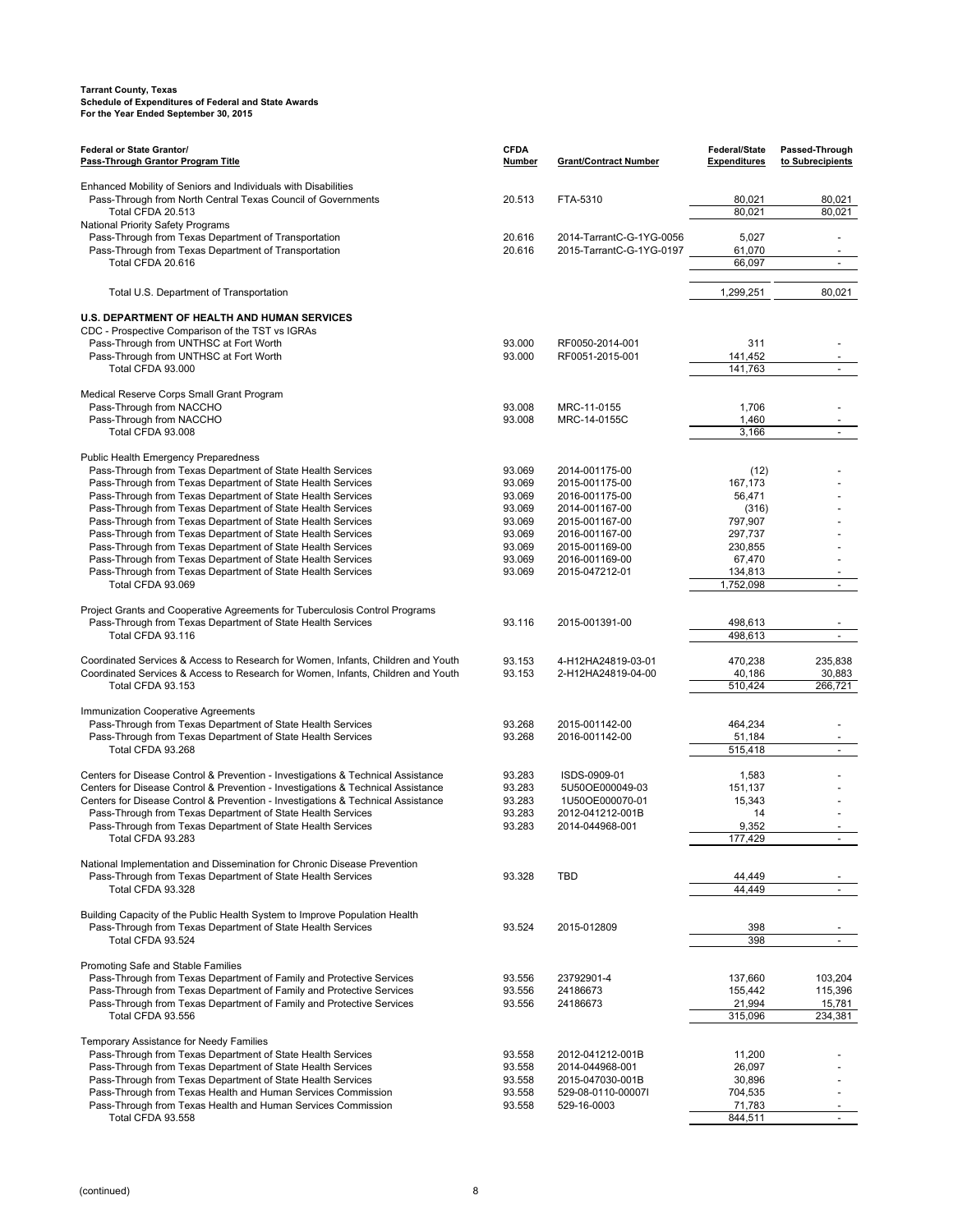| Federal or State Grantor/<br>Pass-Through Grantor Program Title<br>Refugee and Entrant Assistance-State Administered Programs | <b>CFDA</b><br><b>Number</b> | <b>Grant/Contract Number</b>       | Federal/State<br><b>Expenditures</b> | Passed-Through<br>to Subrecipients |
|-------------------------------------------------------------------------------------------------------------------------------|------------------------------|------------------------------------|--------------------------------------|------------------------------------|
| Pass-Through from Texas Department of State Health Services                                                                   | 93.566                       | 2015-01163-00                      | 1,340,341                            |                                    |
| Total CFDA 93.566                                                                                                             |                              |                                    | 1,340,341                            | $\sim$                             |
|                                                                                                                               |                              |                                    |                                      |                                    |
| Grants to States for Access and Visitation Programs<br>Pass-Through from Texas Office of the Attorney General                 | 93.597                       | 13-C0109                           | 52,300                               |                                    |
| Pass-Through from Texas Office of the Attorney General                                                                        | 93.597                       | 13-C0109                           | 5,050                                |                                    |
| Total CFDA 93.597                                                                                                             |                              |                                    | 57,350                               |                                    |
| Foster Care Title IV-E<br>Pass-Through from Texas Department of Family and Protective Services (CPS)-FY14                     | 93.658                       | 23941254-14-01                     | 51,748                               |                                    |
| Pass-Through from Texas Department of Family and Protective Services (DA)-FY14                                                | 93.658                       | 23941256-14-01                     | 219,080                              |                                    |
| Pass-Through from Texas Juvenile Justice Division<br>Pass-Through from Texas Juvenile Justice Division                        | 93.658<br>93.658             | TJPC-E-2008-220<br>TJPC-E-2009-220 | 24,397<br>177,133                    |                                    |
| Pass-Through from Texas Juvenile Justice Division                                                                             | 93.658                       | TJPC-E-2010-220                    | 330,085                              |                                    |
| Total CFDA 93.658                                                                                                             |                              |                                    | 802,443                              |                                    |
| Cancer Prevention and Control Programs                                                                                        |                              |                                    |                                      |                                    |
| Pass-Through from Texas Department of State Health Services                                                                   | 93.752                       | 2015-047030-001B                   | 13,811                               |                                    |
| Total CFDA 93.752                                                                                                             |                              |                                    | 13,811                               |                                    |
| Medical Assistance Program (Medicaid Administrative Claims)                                                                   |                              |                                    |                                      |                                    |
| Pass-Through from Texas Department of Health and Human Services                                                               | 93.778                       | 7560011706-OE-01                   | 180,428                              |                                    |
| Total CFDA 93.778                                                                                                             |                              |                                    | 180,428                              |                                    |
| HIV Emergency Relief Project Grants                                                                                           | 93.914                       | 6-H89HA00047-19-01                 | 2,017,259                            | 1,174,064                          |
| <b>HIV Emergency Relief Project Grants</b>                                                                                    | 93.914                       | 2-H89HA00047-20-02                 | 2,091,347                            | 1,461,946                          |
| Total CFDA 93.914                                                                                                             |                              |                                    | 4,108,606                            | 2,636,010                          |
| HIV Care Formula Grants (Ryan White Part B)                                                                                   |                              |                                    |                                      |                                    |
| Pass-Through from Texas Department of State Health Services                                                                   | 93.917                       | 2014-001453-00                     | (356)                                | (191)                              |
| Pass-Through from Texas Department of State Health Services                                                                   | 93.917                       | 2015-001453-00                     | 1,911,562                            | 1,462,569                          |
| Total CFDA 93.917                                                                                                             |                              |                                    | 1,911,206                            | 1,462,378                          |
| Grants to Provide Outpatient Early Intervention Services with Respect to HIV Disease                                          | 93.918                       | 6-H76HA00123-23-02                 | 273,914                              | 160,533                            |
| Grants to Provide Outpatient Early Intervention Services with Respect to HIV Disease                                          | 93.918                       | 2-H76HA00123-24-00                 | 578,675                              | 384,628                            |
| Total CFDA 93.918                                                                                                             |                              |                                    | 852,589                              | 545,161                            |
| HIV Prevention Activities-Health Department Based                                                                             |                              |                                    |                                      |                                    |
| Pass-Through from Texas Department of State Health Services                                                                   | 93.940                       | 2015-001322-00                     | 343,715                              |                                    |
| Pass-Through from Texas Department of State Health Services<br>Total CFDA 93.940                                              | 93.940                       | 2015-001372-00                     | 129,056                              |                                    |
|                                                                                                                               |                              |                                    | 472,771                              |                                    |
| Preventive Health Services - STD Control Grants                                                                               |                              |                                    |                                      |                                    |
| Pass-Through from Texas Department of State Health Services                                                                   | 93.977                       | 2015-001322-00                     | 374,311                              |                                    |
| Total CFDA 93.977                                                                                                             |                              |                                    | 374,311                              |                                    |
| Total U.S. Department of Health and Human Services                                                                            |                              |                                    | 14,917,221                           | 5,144,651                          |
|                                                                                                                               |                              |                                    |                                      |                                    |
| U.S. DEPARTMENT OF HOMELAND SECURITY/FEMA                                                                                     |                              |                                    |                                      |                                    |
| Emergency Food and Shelter National Board Program                                                                             | 97.024                       | Phase XXXII                        | 29,523                               |                                    |
| Homeland Security Grant Program                                                                                               |                              |                                    |                                      |                                    |
| Pass-Through from Texas Department of Public Safety-Emergency Mgmt.                                                           | 97.067                       | 11-SR-48439-01                     | (13, 895)                            |                                    |
| Pass-Through from Texas Department of Public Safety-Emergency Mgmt.                                                           | 97.067                       | 13-SR-48439-01                     | 64,447                               |                                    |
| Pass-Through from Texas Department of Public Safety-Emergency Mgmt.                                                           | 97.067                       | 14-GA-48439-04                     | 136,239                              |                                    |
| Pass-Through from Texas Department of Public Safety-Emergency Mgmt.<br>Total CFDA 97.067                                      | 97.067                       | 13-SR-48439-02                     | 1,269<br>188,060                     | $\blacksquare$                     |
|                                                                                                                               |                              |                                    |                                      |                                    |
| Total U.S. Department of Homeland Security/FEMA                                                                               |                              |                                    | 217,583                              |                                    |
|                                                                                                                               |                              |                                    |                                      |                                    |
| TOTAL FEDERAL FINANCIAL AWARDS                                                                                                |                              |                                    | 54,290,669                           | 7,874,587                          |
| <b>STATE FINANCIAL AWARDS:</b>                                                                                                |                              |                                    |                                      |                                    |
| TEXAS DEPARTMENT OF STATE HEALTH SERVICES                                                                                     |                              |                                    |                                      |                                    |
| <b>State Services</b>                                                                                                         | N/A                          | 2016-003756-00                     | 22,719                               | 22,719                             |
| HIV Care Formula Grants (Ryan White Part B)                                                                                   | N/A                          | 2015-001453-00                     | 296,255                              | 296,255                            |
| HIV Prevention Activities-Health Department Based (HIV Prevention)                                                            | N/A                          | 2015-001323-00                     | 466,348                              |                                    |
| HIV Prevention Activities-Health Department Based (HIV Prevention)                                                            | N/A                          | 2016-001323                        | 50,633                               |                                    |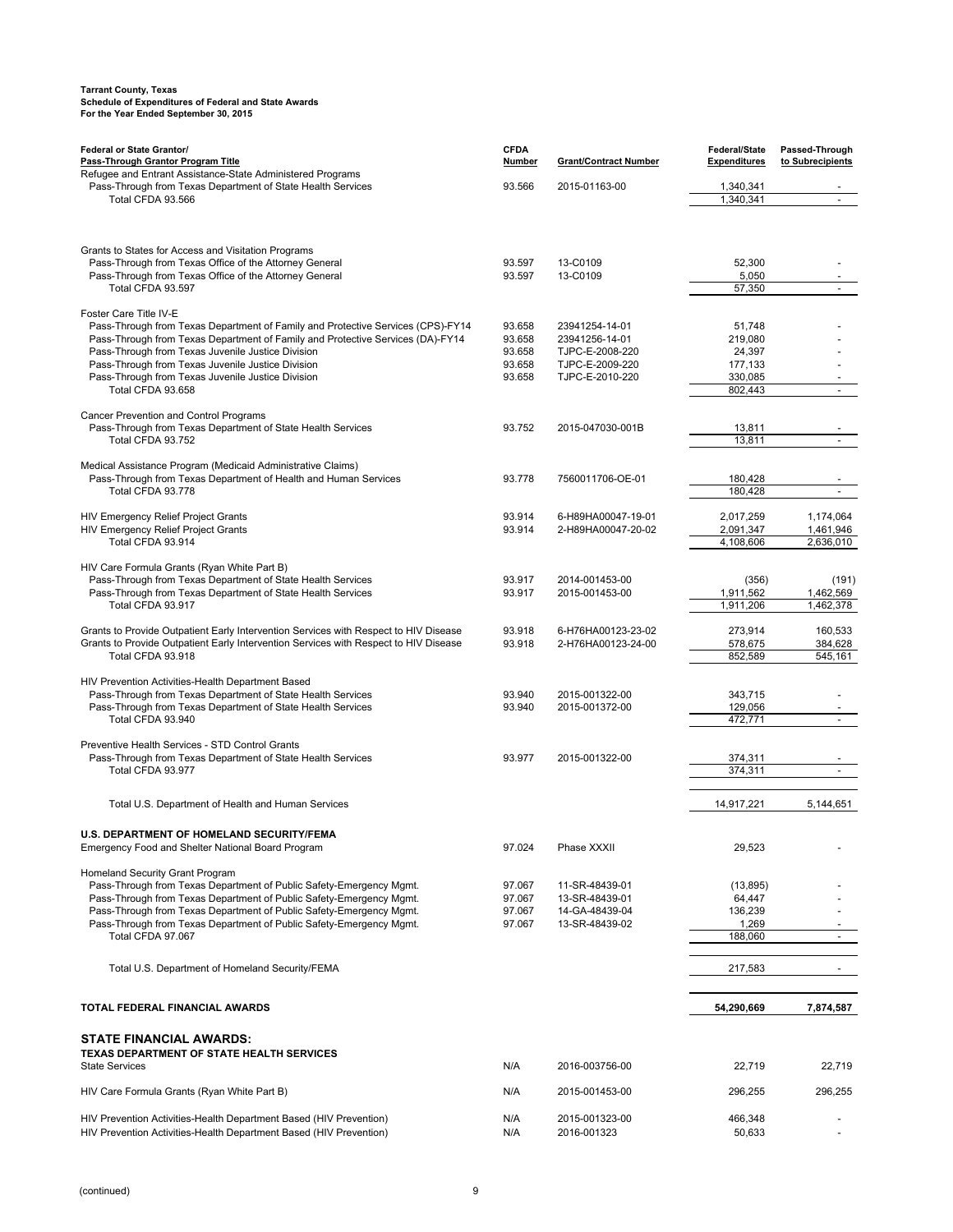| Federal or State Grantor/<br>Pass-Through Grantor Program Title                                                                                             | <b>CFDA</b><br><b>Number</b> | <b>Grant/Contract Number</b>                                       | <b>Federal/State</b><br>Expenditures | Passed-Through<br>to Subrecipients |
|-------------------------------------------------------------------------------------------------------------------------------------------------------------|------------------------------|--------------------------------------------------------------------|--------------------------------------|------------------------------------|
| <b>TB/PC-Tuberculosis Control</b><br>TB/PC-Tuberculosis Control                                                                                             | N/A<br>N/A                   | 2015-001447-00<br>2016-001447-00                                   | 596,322<br>63,488                    |                                    |
| <b>Immunization Division</b><br><b>Immunization Division</b>                                                                                                | N/A<br>N/A                   | 2015-001142-00<br>2016-001142-00                                   | 746,092<br>65,144                    |                                    |
| Infectious Disease Control Unit/FLU Lab<br>Healthy Texas Babies                                                                                             | N/A<br>N/A                   | 2015-001152-00<br>2015-047506-00                                   | 181<br>32,674                        |                                    |
| <b>Healthy Texas Babies</b>                                                                                                                                 | N/A                          | 2016-048295                                                        | 1,624                                |                                    |
| Preventive Health and Health Services Block Grant<br>Preventive Health and Health Services Block Grant<br>Preventive Health and Health Services Block Grant | N/A<br>N/A<br>N/A            | 2014-001216-00<br>2015-001216-00<br>2016-001216-00                 | (714)<br>242,726<br>33,187           |                                    |
| State-Based Comprehensive Breast & Cervical Cancer Early Detection Program                                                                                  | N/A                          | 2012-041212-001B                                                   | 2,200                                |                                    |
| State-Based Comprehensive Breast & Cervical Cancer Early Detection Program                                                                                  | N/A                          | 2014-044968-001                                                    | 32,186                               |                                    |
| Milk & Dairy/ FFS<br>Milk & Dairy/ FFS                                                                                                                      | N/A<br>N/A                   | 2013-041779-001<br>2014-044063-001                                 | 62,475<br>145,075                    |                                    |
| Influenza Incidence Surveillance Project                                                                                                                    | N/A                          | 2015-045848-00                                                     | 6,700                                |                                    |
| Foodborne Illness Surveillance & Investigation<br>Foodborne Illness Surveillance & Investigation                                                            | N/A<br>N/A                   | 2015-046496-001<br>2016-003773-00                                  | 82,091<br>7,227                      |                                    |
| <b>Total Texas Department of State Health Services</b>                                                                                                      |                              |                                                                    | 2,954,633                            | 318,974                            |
| OFFICE OF THE GOVERNOR, CRIMINAL JUSTICE DIVISION                                                                                                           |                              |                                                                    |                                      |                                    |
| Family Drug Court<br>Family Drug Court                                                                                                                      | N/A<br>N/A                   | SF-15-A10-19697-08<br>2016-SF-ST-0015-1969709                      | 46,423<br>3,750                      |                                    |
| Veterans Court Project                                                                                                                                      | N/A                          | DC-14-A10-22852-05                                                 | 2,058                                |                                    |
| <b>Veterans Court Project</b><br>Veterans Court Project                                                                                                     | N/A<br>N/A                   | DC-22852-06<br>2285207                                             | 278,598<br>21,418                    |                                    |
| Reaching Independence through Self Empowerment (RISE)<br>Reaching Independence through Self Empowerment (RISE)                                              | N/A<br>N/A                   | SF-25895-03<br>2589504                                             | 119,594<br>10,481                    |                                    |
| Life Skills Training<br>Life Skills Training                                                                                                                | N/A<br>N/A                   | SF-25540-03<br>2016-SF-ST-0015-2554004                             | 73,436<br>6,536                      |                                    |
| First Offender Program<br>First Offender Program                                                                                                            | N/A<br>N/A                   | SF-25707-03<br>2016-SF-ST-0015-2570704                             | 65,990<br>12,096                     |                                    |
| D RECT Court Program                                                                                                                                        | N/A                          | SF-16036-14                                                        | 266,637                              |                                    |
| Mental Health Diverson Court Program                                                                                                                        | N/A                          | SF-14-A10-18289-08                                                 | 160                                  |                                    |
| Mental Health Diverson Court Program<br>Mental Health Diverson Court Program                                                                                | N/A<br>N/A                   | SF-18289-09<br>1828910                                             | 121,121<br>7,882                     |                                    |
| Felony Alcohol Intervention Program<br>Felony Alcohol Intervention Program                                                                                  | N/A<br>N/A                   | SF-20458-06<br>2045807                                             | 120,692<br>16,002                    |                                    |
| Total Office of the Governor, Criminal Justice Division                                                                                                     |                              |                                                                    | 1,172,874                            |                                    |
| TEXAS DEPARTMENT OF MOTOR VEHICLES/AUTO BURGLARY AND THEFT<br><b>PREVENTION AUTHORITY</b>                                                                   |                              |                                                                    |                                      |                                    |
| <b>Tarrant Regional Auto Crimes Task Force</b><br>Tarrant Regional Auto Crimes Task Force<br>Tarrant Regional Auto Crimes Task Force                        | N/A<br>N/A<br>N/A            | 2014-T01-Tarrant-00032<br>2015-T01-Tarrant-00025<br>608-16-2200000 | (1,069)<br>1,080,768<br>65,819       |                                    |
| Total Department of Motor Vehicles/Auto Burglary and Theft                                                                                                  |                              |                                                                    |                                      |                                    |
| <b>Prevention Authority</b>                                                                                                                                 |                              |                                                                    | 1,145,518                            |                                    |
| TEXAS DEPARTMENT OF TRANSPORTATION                                                                                                                          |                              |                                                                    |                                      |                                    |
| Highway Planning & Construction - Courtesy Patrol Program                                                                                                   | N/A                          | 02-3XXF5006                                                        | (74)                                 |                                    |
| Highway Planning & Construction - Courtesy Patrol Program<br>Transportation Infrastructure Fund                                                             | N/A<br>N/A                   | 02-4XXF5001<br>N/A                                                 | 288,357<br>1,391,749                 |                                    |
| High Occupancy Vehicle Enforcement                                                                                                                          | N/A                          | 02-4XXF5003                                                        | 17                                   |                                    |
| <b>Total Department of Transportation</b>                                                                                                                   |                              |                                                                    | 1,680,049                            |                                    |
| <b>TEXAS COMMISSION ON ENVIRONMENTAL QUALITY</b>                                                                                                            |                              |                                                                    |                                      |                                    |
| Pass-Through From North Central Texas Council of Governments<br>AirCheck Texas Repair and Replacement Program                                               | N/A                          | 582-12-20287                                                       | 843,532                              | 843,532                            |
| AirCheck Texas Repair and Replacement Program                                                                                                               | N/A                          | 582-12-20287                                                       | 6,340,766                            | 6,340,766                          |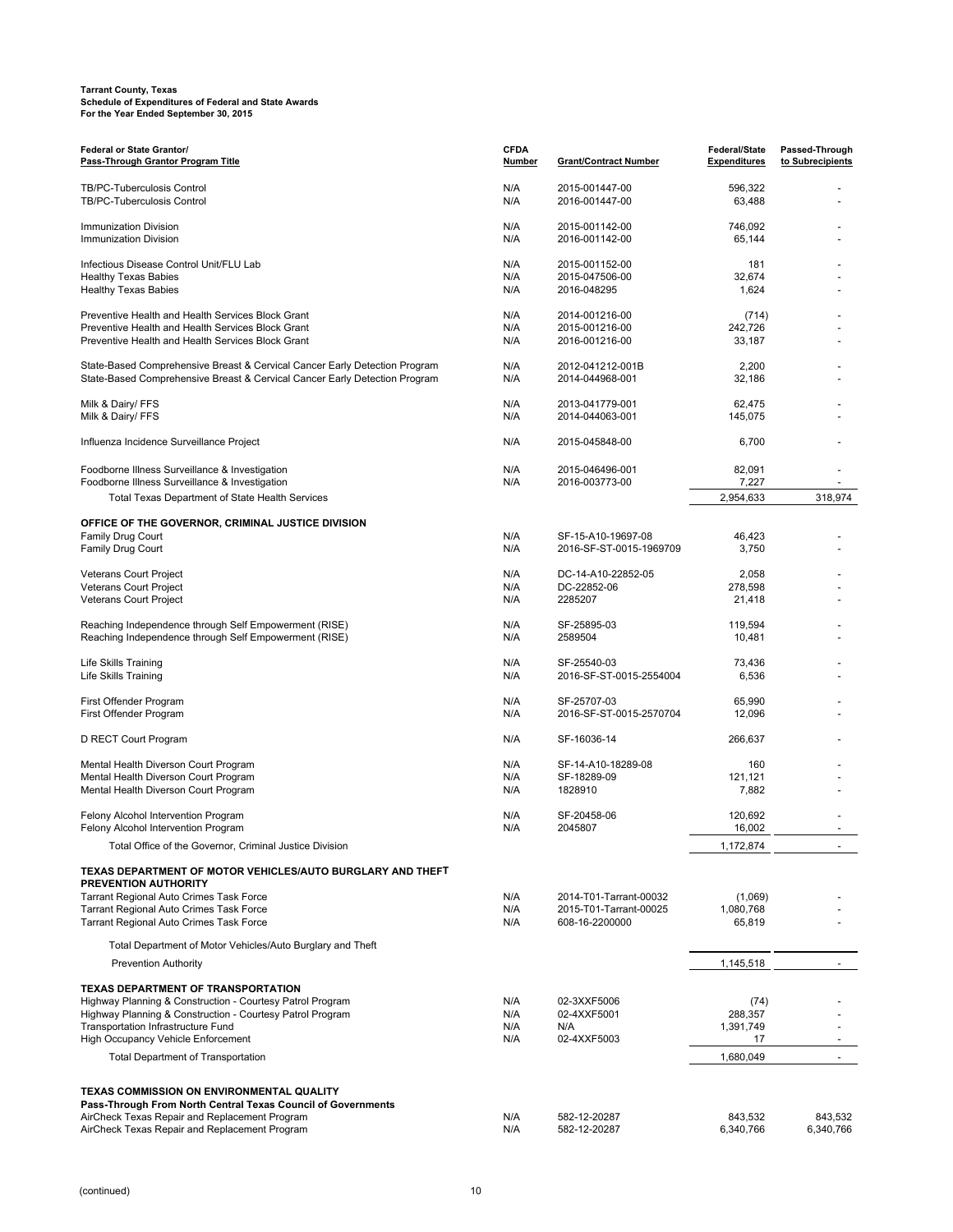| Federal or State Grantor/<br>Pass-Through Grantor Program Title<br>Local Initiatives Projects - Emissions Task Force<br>Local Initiatives Projects - Emissions Task Force                                                                                                         | <b>CFDA</b><br>Number<br>N/A<br>N/A | <b>Grant/Contract Number</b><br>582-8-89958<br>582-14-40126 | Federal/State<br><b>Expenditures</b><br>456,167<br>623 | Passed-Through<br>to Subrecipients  |
|-----------------------------------------------------------------------------------------------------------------------------------------------------------------------------------------------------------------------------------------------------------------------------------|-------------------------------------|-------------------------------------------------------------|--------------------------------------------------------|-------------------------------------|
| <b>Total Texas Commission on Environmental Quality</b>                                                                                                                                                                                                                            |                                     |                                                             | 7,641,088                                              | 7,184,298                           |
| <b>TEXAS HEALTH AND HUMAN SERVICES COMMISSION</b><br>Pass-Through From Mental Health Mental Retardation of Tarrant County<br><b>Foster Care Treatment</b>                                                                                                                         | N/A                                 | N/A                                                         | (4,820)                                                |                                     |
| Total Texas Health and Human Services Commission                                                                                                                                                                                                                                  |                                     |                                                             | (4,820)                                                |                                     |
| OFFICE OF THE ATTORNEY GENERAL<br><b>Bilingual Victims Assistance Coordinator</b><br><b>Bilingual Victims Assistance Coordinator</b><br>Texas Statewide Automated Victim Notification Service (SAVNS)                                                                             | N/A<br>N/A<br>N/A                   | 1553213<br>1555523                                          | 35,761<br>1,512<br>75,025                              |                                     |
| Total Office of the Attorney General                                                                                                                                                                                                                                              |                                     |                                                             | 112,298                                                |                                     |
| <b>TEXAS INDIGENT DEFENSE COMMISSION</b><br>Indigent Defense Formula Grant<br>Web-based Indigent Defense Appointment and Compliance Monitoring System                                                                                                                             | N/A<br>N/A                          | 212-14-220<br>212-14-D09                                    | 1,605,028<br>891,901                                   |                                     |
| Total Texas Indigent Defense Commission                                                                                                                                                                                                                                           |                                     |                                                             | 2,496,929                                              |                                     |
| <b>TEXAS DEPARTMENT OF FAMILY AND PROTECTIVE SERVICES</b><br>Promoting Safe and Stable Families - CYD Project<br>Promoting Safe and Stable Families - CYD Project<br>Promoting Safe and Stable Families - CYD Project<br>Total Texas Department of Family and Protective Services | N/A<br>N/A<br>N/A                   | 23792901-4<br>24186673<br>24186673                          | 45,887<br>51,814<br>7.331<br>105,032                   | 34,401<br>38,466<br>5.260<br>78,127 |
| <b>TOTAL STATE FINANCIAL AWARDS</b>                                                                                                                                                                                                                                               |                                     |                                                             | 17,303,601                                             | 7,581,399                           |
| TOTAL FEDERAL AND STATE FINANCIAL AWARDS                                                                                                                                                                                                                                          |                                     |                                                             | 71,594,270                                             | 15.455.986                          |

See Notes to Schedule of Expenditures of Federal and State Awards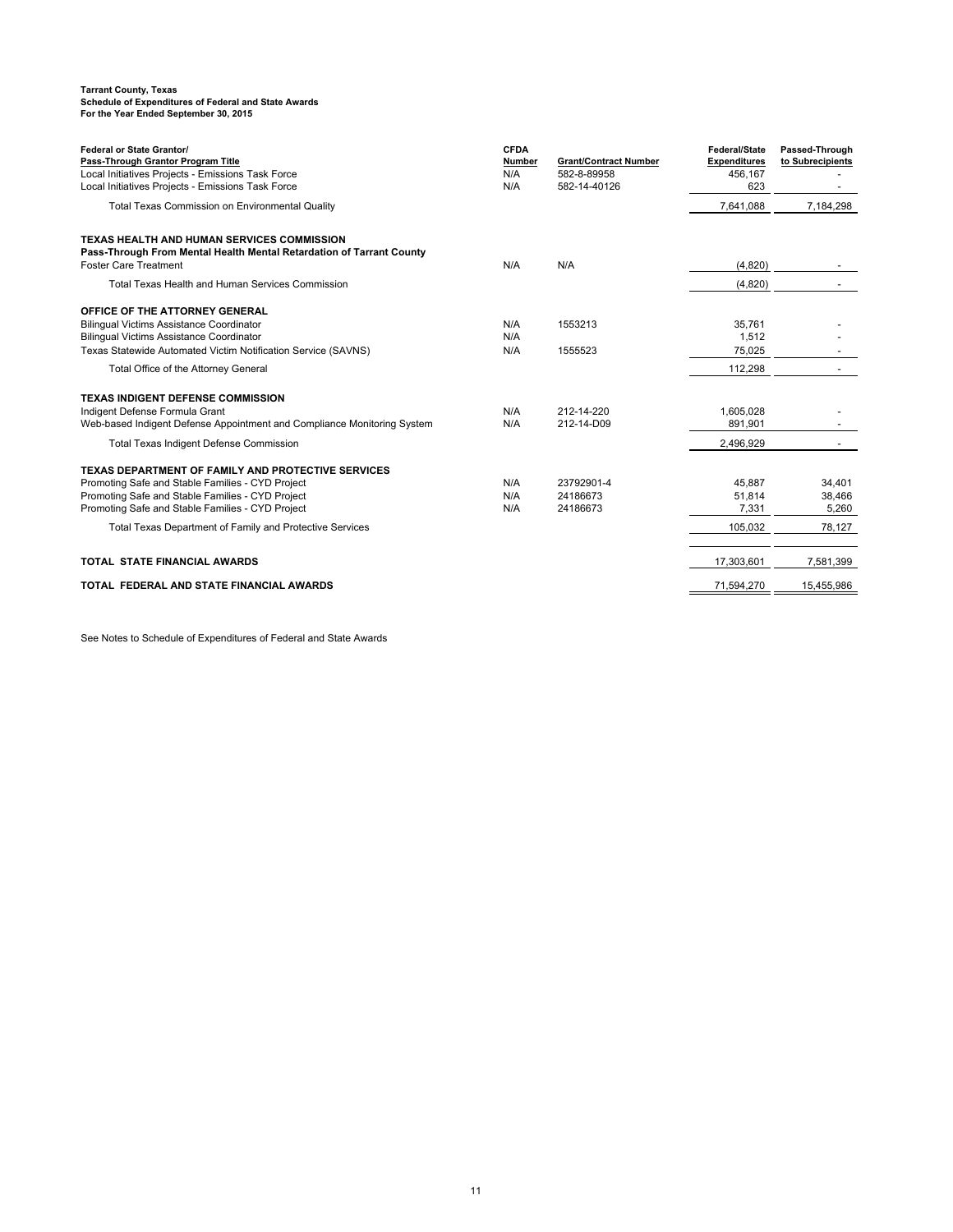#### **TARRANT COUNTY, TEXAS NOTES TO SCHEDULE OF EXPENDITURES OF FEDERAL AND STATE AWARDS YEAR ENDED SEPTEMBER 30, 2015**

1. Basis of Accounting - The schedule of expenditures of federal and state awards was prepared on the modified accrual basis of accounting. Amounts reported as expenditures in the accompanying schedule of expenditures of federal and state awards may not agree with the amounts reported in the related federal and state financial reports filed with the grantor agencies because of accruals, which would be included in the next report filed with the agency.

 Federal grant funds are considered to be earned to the extent of expenditures made under the provisions of the grant, and accordingly, when such funds are received, they are recorded as unavailable revenues until earned. The accompanying schedule of expenditures of federal and state awards is presented on the modified accrual basis of accounting.

- 2. The period of availability for federal and state grant funds for the purpose of liquidation of outstanding obligations made on or before the ending date of the federal and state project period extends 30 days beyond the federal project period ending date, in accordance with provisions in Section H: Period of Availability of Federal Funds, Part 3, *OMB Circular A-133 Compliance Supplement*.
- 3. The County participates in numerous state and federal grant programs, which are governed by various rules and regulations of the grantor agencies. Costs charged to the respective grant programs are subject to audit and adjustments by the grantor agencies; therefore, to the extent that the County has not complied with rules and regulations governing the grants, refund of any money received may be required and the collectability of any related receivable at September 30, 2015, may be impaired.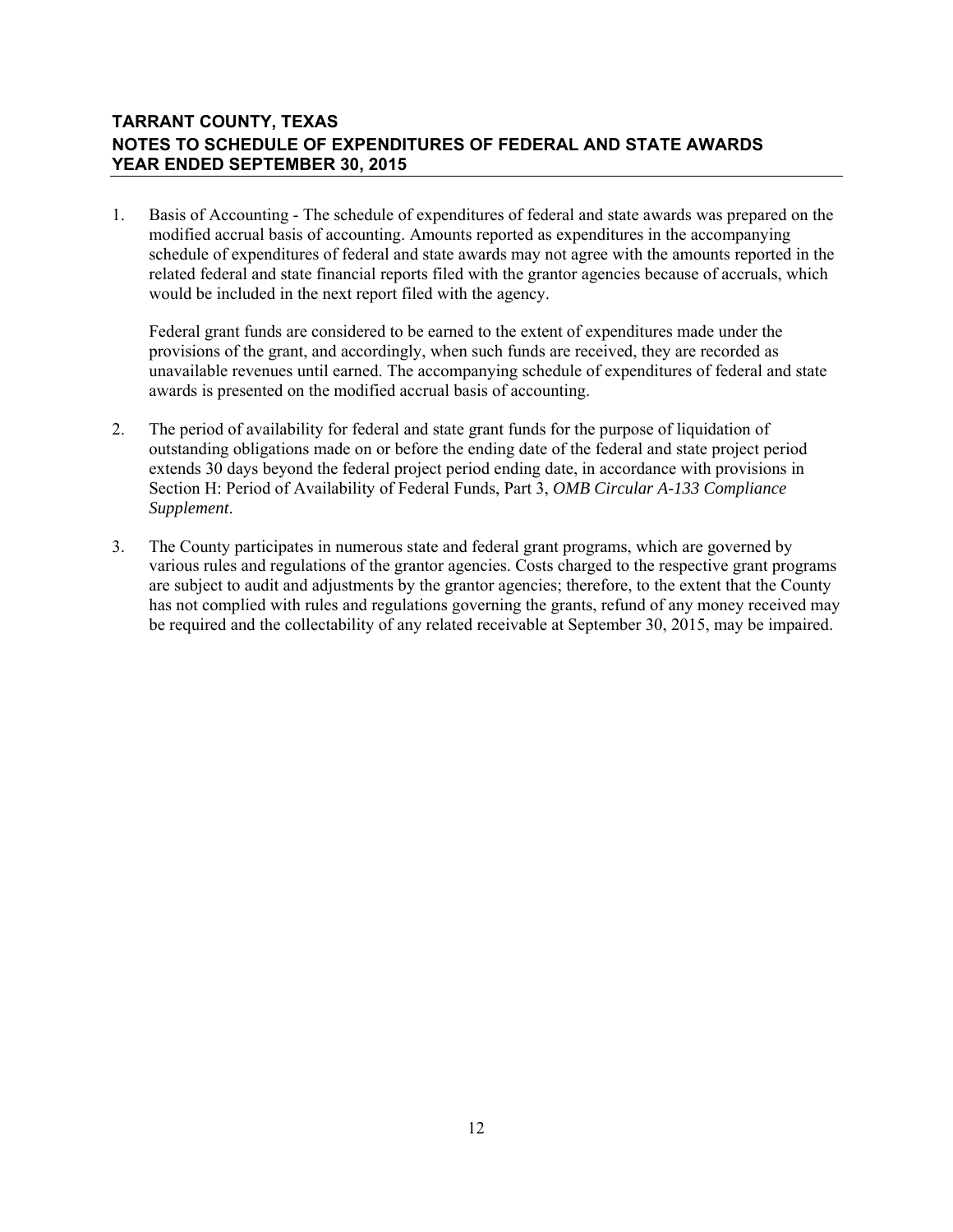### **TARRANT COUNTY, TEXAS SCHEDULE OF FINDINGS AND QUESTIONED COSTS FOR THE YEAR ENDED SEPTEMBER 30, 2015**

#### **Section I—Summary of Auditors' Results**

Financial Statements

1. Type of auditor's report issued: Unmodified

Internal control over financial reporting:

- 2. Material weaknesses identified? \_\_\_\_\_ yes  $X$  no
- 3. Significant deficiencies identified that are not considered to be material weaknesses? \_\_\_X\_\_ yes \_\_\_\_ none reported
- 4. Noncompliance material to financial statements noted? yes X no

#### Federal Awards

Internal control over major programs:

- 5. Material weaknesses identified?  $yes \quad X \quad no$
- 6. Significant deficiencies identified that are not considered to be material weaknesses?  $\underline{X}$  yes \_\_\_\_\_\_ none reported
- 7. Type of auditor's report issued on compliance for major programs: Unmodified
- 8. Any audit findings disclosed that are required to be reported

in accordance with Section 510(a) of OMB Circular A-133?  $\underline{X}$  yes  $\underline{X}$  no

9. Identification of major programs:

Federal:

10.557 Special Supplemental Nutrition Program for Women, Infants, and Children

14.871 Section 8 Housing Choice Vouchers

- 14.235 Supportive Housing
- 93.917 Ryan White Part B

State:

Aircheck Texas Repair and Replacement Program

Transportation Infrastructure Fund

HIV Care Formula Grant (Ryan White Part B)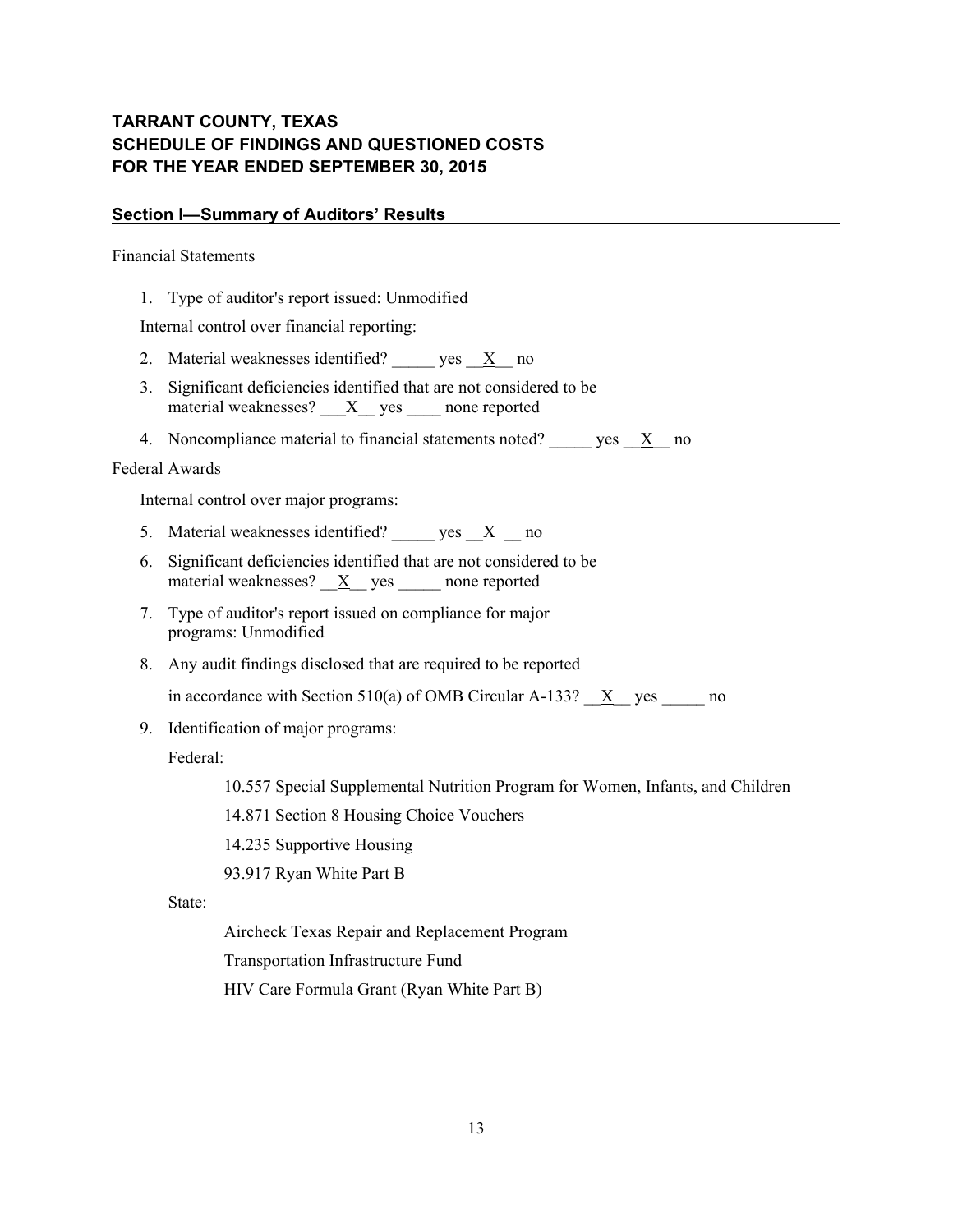10. Dollar threshold used to distinguish between Type A and Type B programs:

| Federal | \$1,628,000 |
|---------|-------------|
| State   | \$519,000   |

11. Auditee qualified as low-risk auditee? \_\_\_X\_\_ yes \_\_\_\_ no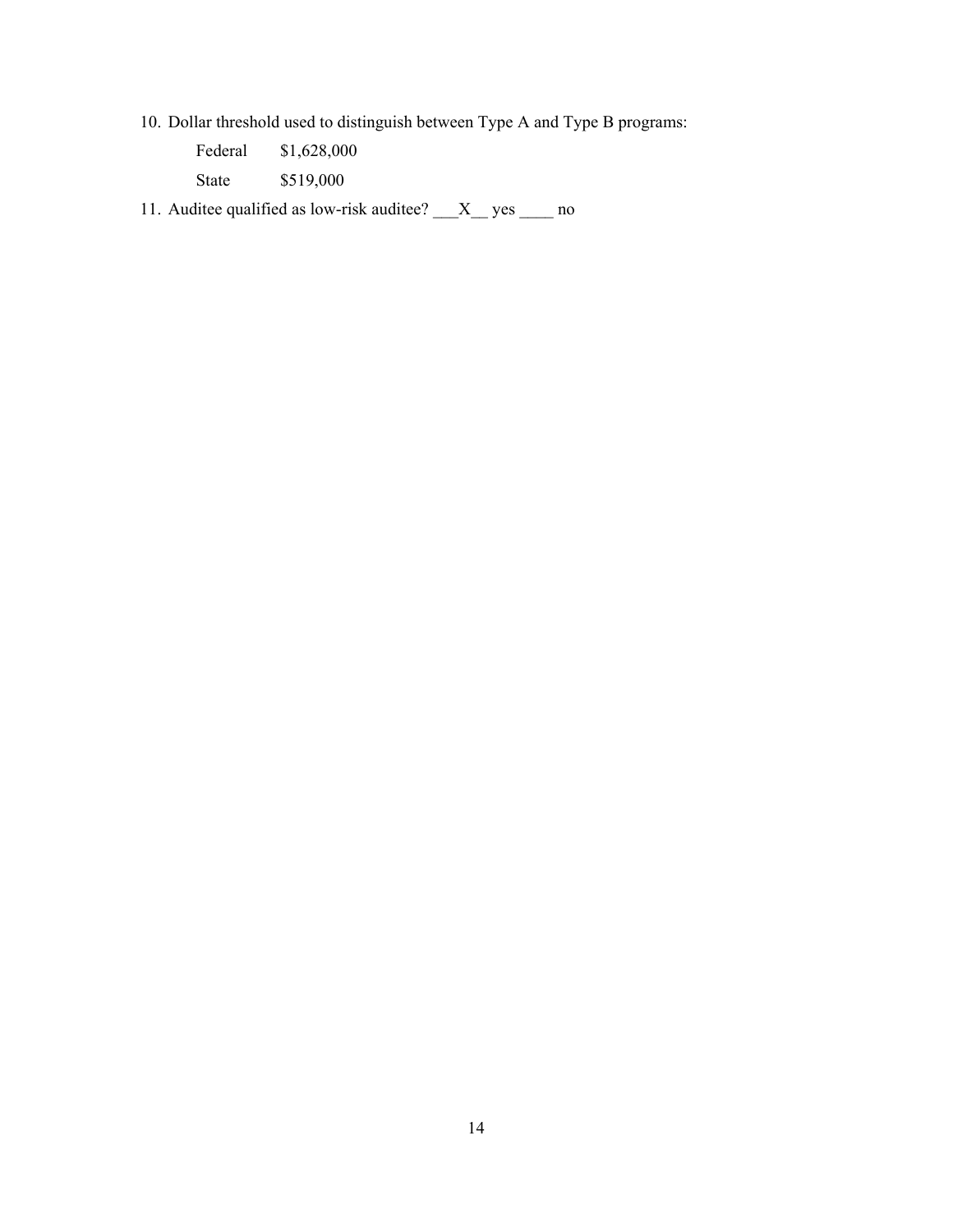#### **Section II—Financial Statement Findings**

#### **2015-001 User Access Management and Security**

#### *Significant Deficiency in controls*

#### **User Access Management and Security**

**Criteria –** Privileged access, granted directly or indirectly, should be restricted to only those authorized and necessary users for whom such access is commensurate with their respective job responsibilities.

**Condition** – During design and implementation testing of the user access controls around the SAP platform, we noted that the Administrative Group ("Basis team") members had been provided with the authentication information (i.e., password) for the DDIC account in the SAP production environment. DDIC conveys the SAP ALL composite profile, which the Basis team should not regularly have. Furthermore, the DDIC account was unlocked for the duration of FY2015. Note that the SAP\_ALL composite profile contains all SAP authorizations, meaning that a user assigned to this profile can perform any and all tasks in the SAP system.

**Cause –** The DDIC account is required for certain tasks and updates to the SAP platform, and thus, should be granted the SAP\_ALL composite profile in order to execute those tasks. The Basis team had been made aware of the password to the account as it is this team who typically makes the updates. However, the County did not appear to consider the risks associated with the account being accessible by Basis at all times and the conflict in segregation of duties that this presents given the nature and extent of access provided.

**Perspective –** As indicated by 'Condition' above, the default SAP ALL composite profile provides full privileges to the SAP system and such extent of access is not required (nor commensurate) for Basis team members at all times. Additionally, given the access granted, the DDIC account should be secured from interactive login except in instances when direct access is necessary.

**Asserted Effect –** Assignment of access privileges protect the County's systems from inappropriate access and failure to enforce may lead to unauthorized access and transactions being executed, compromising the intended security of the system, segregation of duties, and potentially causing lack of integrity and reliability of information produced by the systems.

**Recommendation –** SAP ALL access should not be granted to end users or system administration personnel (e.g., Basis team members) - through direct assignment or by way of password knowledge to a generic type A (Dialog) or type S (service) account. When certain tasks or updates are required to be executed by one of these accounts (DDIC in this instance), temporary access should be granted and then removed as soon as the tasks requiring such access is complete. The accounts should be locked from interactive login at all other times. Further, the SAP Security team should be the gatekeepers to the accounts; that is, it is this team who should maintain the passwords, giving it to the team member requiring access for a particular task (after documented proof of approval) and then changing the password once the task is complete. Finally, during any period during which an account possessing SAP ALL is unlocked, the account activity should be logged and reviewed.

**View of Responsible Officials –** See corrective action plan.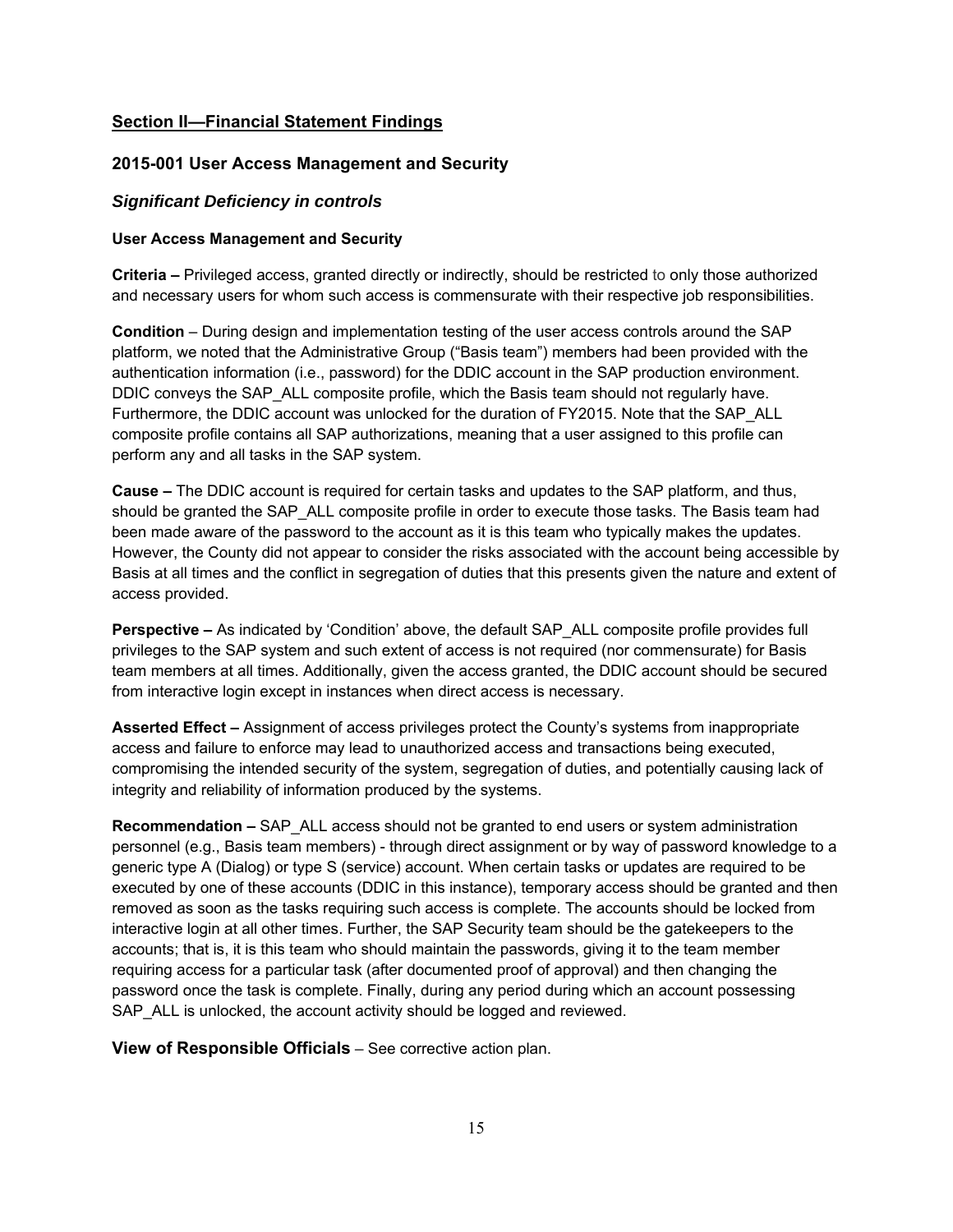#### **Section III—Federal Award Findings and Questioned Costs**

#### **2015-002 CFDA 14. 871 Section 8 Housing Choice Voucher Program –Department of Housing and Urban Development**

#### *Special Tests: Selection from the Waiting List* **–***Significant Deficiency in Controls and Noncompliance with Grant Requirements*

**Criteria –** In accordance with 24 CFR 982.204, each PHA must select participants from the waiting list in accordance with admission policies in the PHA administrative plan. Per the Tarrant County Housing Assistance Office (TCHAO) Administrative Plan, "…application data will be automatically downloaded into the TCHAO computer database at the end of each day and arranged by preference, date and time OR entered into the Lottery Pool for random selection...". TCHAO set up the Waiting List for applicants to be provided an initial interview-time in order of application submission time.

**Condition –**During our testing of the waiting list, we noted that TCHAO provided an applicant with a regular housing voucher when the applicant was not next in line on the regular waitlist. TCHAO improperly gave the applicant a regular waitlist voucher out of order.

**Cause –** A lack of sufficient review of the applicant's Interview File prior to issuance of a voucher, created this issue.

**Questioned Costs –** None, as the applicant was eligible for the voucher she received.

**Perspective –** One of 40 selections contained an instance where a manager reviewed an Interview File that they had also prepared. This resulted in an applicant being provided a voucher while not in accordance with TCHAO's waiting list admission policy.

**Asserted Effect –**The selection of applicants did not follow the compliance requirements from HUD, which requires the selection of participants in order of date from the waiting list.

**Recommendation –**Managers should carefully review applicant files prior to issuing a voucher. In addition, controls should be put in place to ensure that employees are not reviewing the same files they initially prepared and ensure that responsible employees fully understand the importance of performing a detailed review of such files and resolve any exceptions in a timely manner.

**View of Responsible Officials –** See corrective action plan.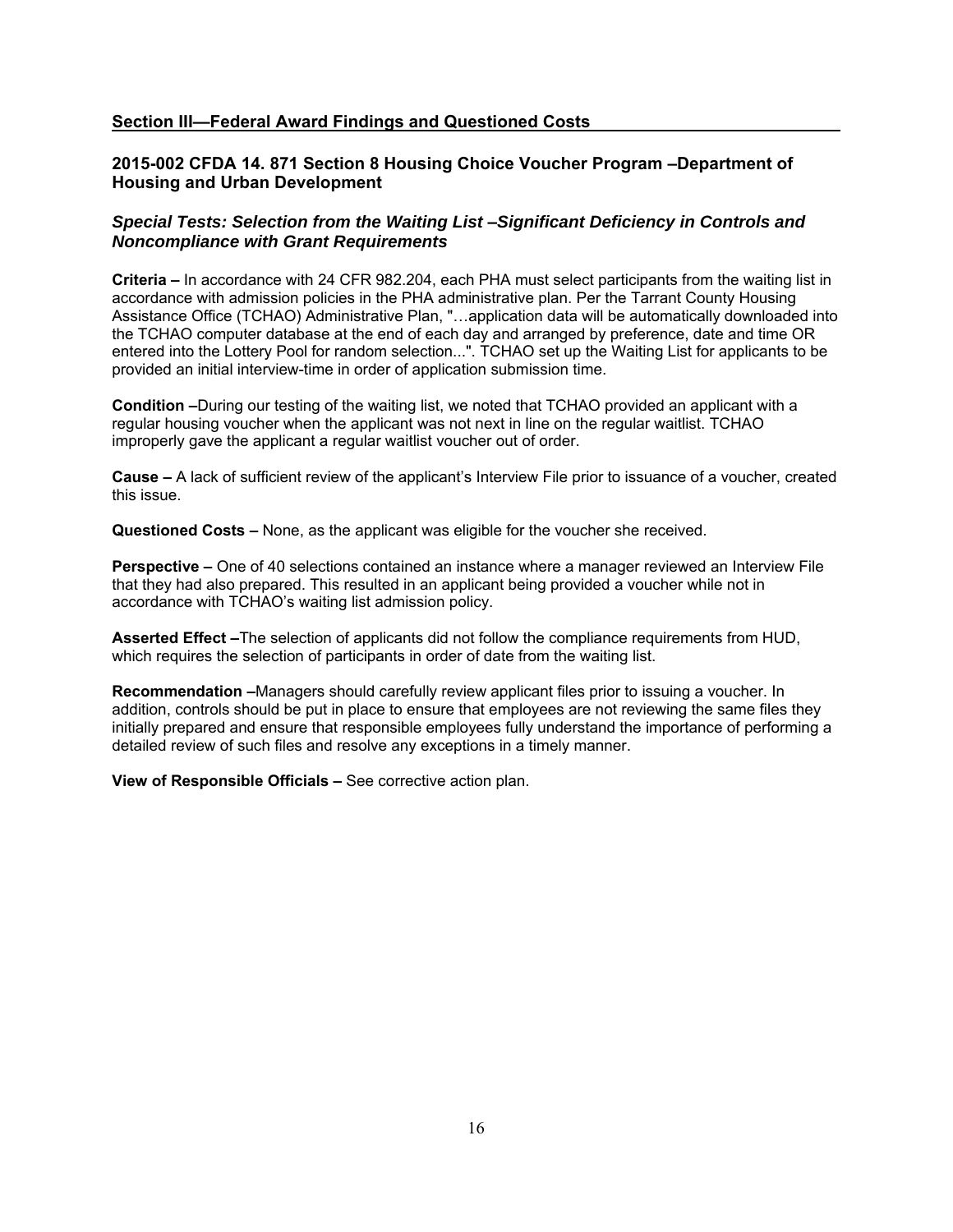**2015–003 Contract #02-3XXF5006 & 02-4XXF5001 Highway Planning and Construction – Courtesy Patrol Program in the Transportation Infrastructure Fund Grant – Texas Department of Transportation Grant** 

**CFDA 10.557 Supplemental Nutrition Program Women, Infants and Children ("WIC") – Passed Through the Texas Department of State Health Services** 

#### **CFDA 93.917 HIV Care Formula Grants (Ryan White Part B) – Passed Through the Texas Department of State Health Services**

#### *Procurement (Suspension and Debarment)* **–** *Noncompliance with Grant Requirements*

**Criteria**— Statutes applicable to procurement in the State Uniform Administrative Requirements for Grants and Cooperative Agreements, Subpart C specify requirements related to awarding of funds to debarred or suspended parties. Based on these requirements, the Tarrant County Purchasing Policies and Procedures indicate, "Prior to procuring or entering into contract(s) for any goods/services, the subrecipient must check debarment status of the vendor using the EPLS system and document that verification has occurred."

**Condition**— During our test of bid files, we noted instances in which there was no documentation that the selected vendor was evaluated for suspension and debarment. However, in none of the instances were the vendors actually suspended or debarred.

**Cause** — The County does not always maintain documentation for the consideration of suspension/debarred status of potential vendors.

#### **Questioned Costs** — None

**Perspective** - We noted no documentation to show that the County checked for suspension and debarment for one out of two WIC contracts, two out of two Ryan White Part B contracts, and three out of three Transportation Infrastructure Grant contracts. However, the County asserted that the process was completed, but not documented appropriately. In addition, we noted that none of the vendors were in fact on the list of Suspended and Debarred vendors.

**Asserted Effect**—Absence of proper verification could result in contracts being awarded to suspended or debarred parties, which may result in nonperformance by vendors.

**Recommendation**—Ensure that department personnel and managers are adequately trained and understand the policies and procedures to be followed and acknowledge their responsibility for compliance with laws and regulations. Ensure procedures are in place and operating to verify all vendors for potential suspension and debarment with contracts of \$25,000 or greater prior to contract execution. Ensure appropriate documentation is maintained for suspension and debarment.

**View of Responsible Officials** —See corrective action plan.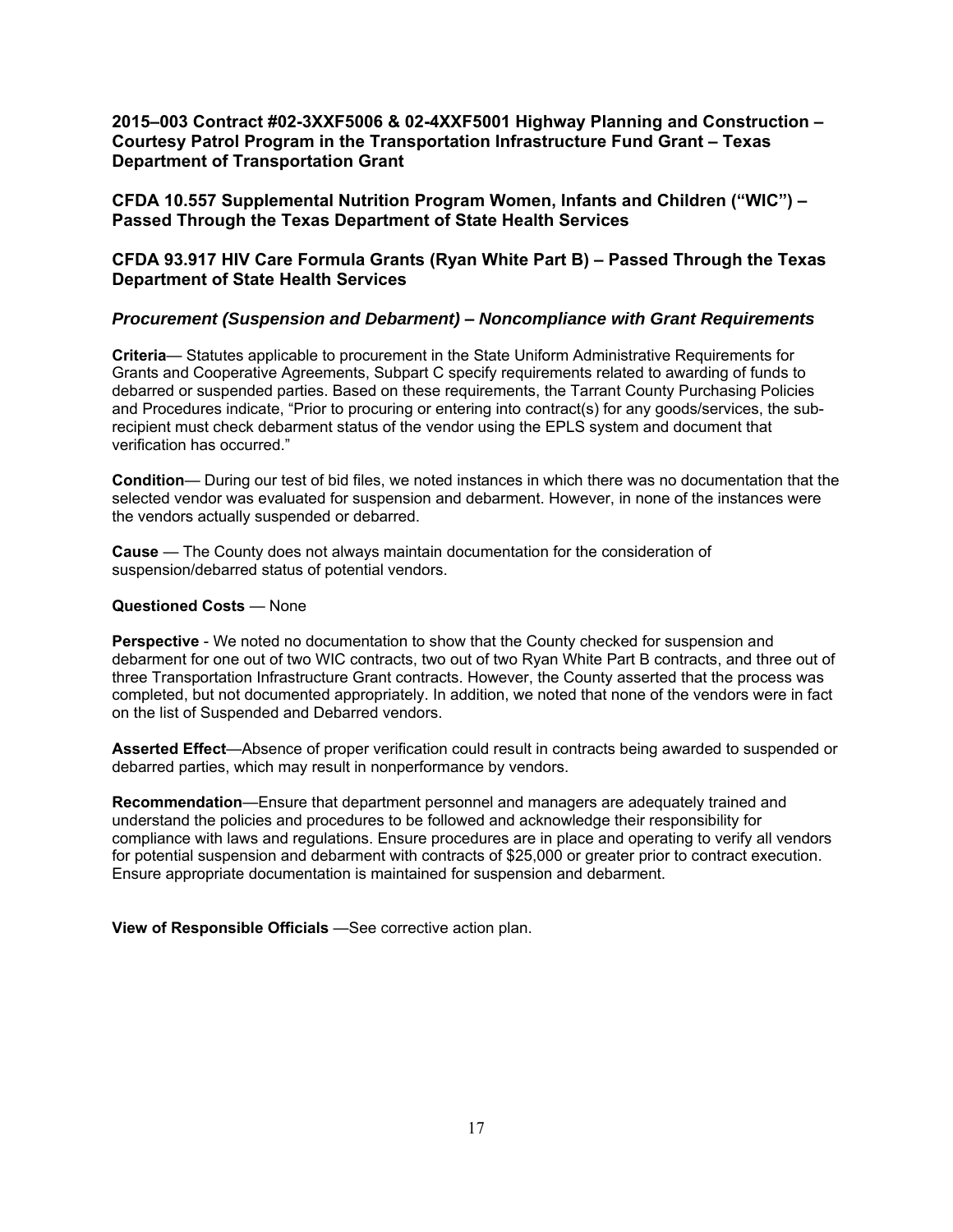#### **CORRECTIVE ACTION PLAN**

#### **2015-001 User Access Management and Security**

#### *Significant Deficiency in Controls*

**Responsible Party -** David Pietrucha, IT Manager - ERP Center of Excellence

**Corrective Action -** In order to address these findings, Tarrant County will implement the following changes:

• Schedule quarterly reviews of the usage log for the "DDIC" ID including the following personnel; the SAP Security Team, the Director of Security, and the Senior Manager of the ERP Center of Excellence.

• Implement additional login logic "DDIC" ID in PRD – additional login prompt which logs which Basis Team member is using DDIC and reason of intended use.

**Expected Completion Date** – March 16, 2016

#### **2015-002 CFDA 14.871 Section 8 Housing Choice Voucher Program –Department of Housing and Urban Development**

#### *Special Tests: Selection from the Waiting List* **–** *Significant Deficiency in Controls and Noncompliance with Grant Requirements*

**Responsible Party –** Wayne Pollard, Tarrant County Director of Housing

**Corrective Action -** The Leasing Department will have an additional staff person to review the applicant file before a voucher is issued to a potential program participant to ensure that policies have been followed. In addition this staff person will document in the file that the case was reviewed and is in accordance with HUD Regulations and the TCHAO Administrative Plan.

**Expected Completion Date –** April 1, 2016

**2015–003 Contract #02-3XXF5006 & 02-4XXF5001 Highway Planning and Construction – Courtesy Patrol Program in the Transportation Infrastructure Fund Grant – Texas Department of Transportation Grant** 

**CFDA 10.557 Supplemental Nutrition Program Women, Infants and Children ("WIC") – Passed Through the Texas Department of State Health Services** 

**CFDA 93.917 HIV Care Formula Grants (Ryan White Part B) – Passed Through the Texas Department of State Health Services** 

*Procurement (Suspension and Debarment)* **–** *Noncompliance with Grant Requirements*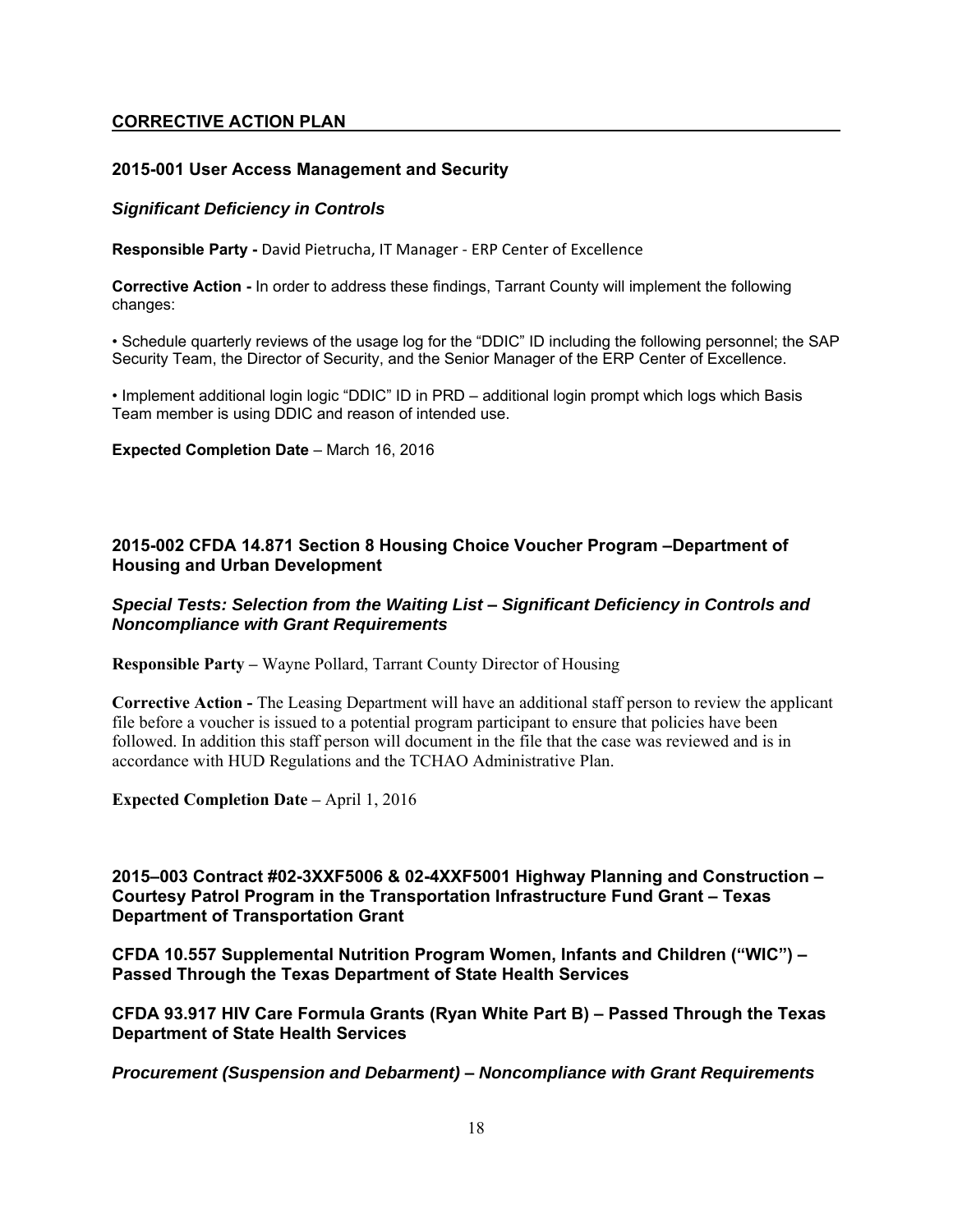### **Responsible Party –** Jack Beacham, Purchasing Agent

**Corrective Action -** Tarrant County's purchasing policy requires the buyers to verify all vendors for potential suspension and debarment. All buyers in the purchasing department will annually attest, in writing, that they are aware and will follow the purchasing policy. Disciplinary action will be taken for noncompliance.

**Expected Completion Date –** November 10, 2015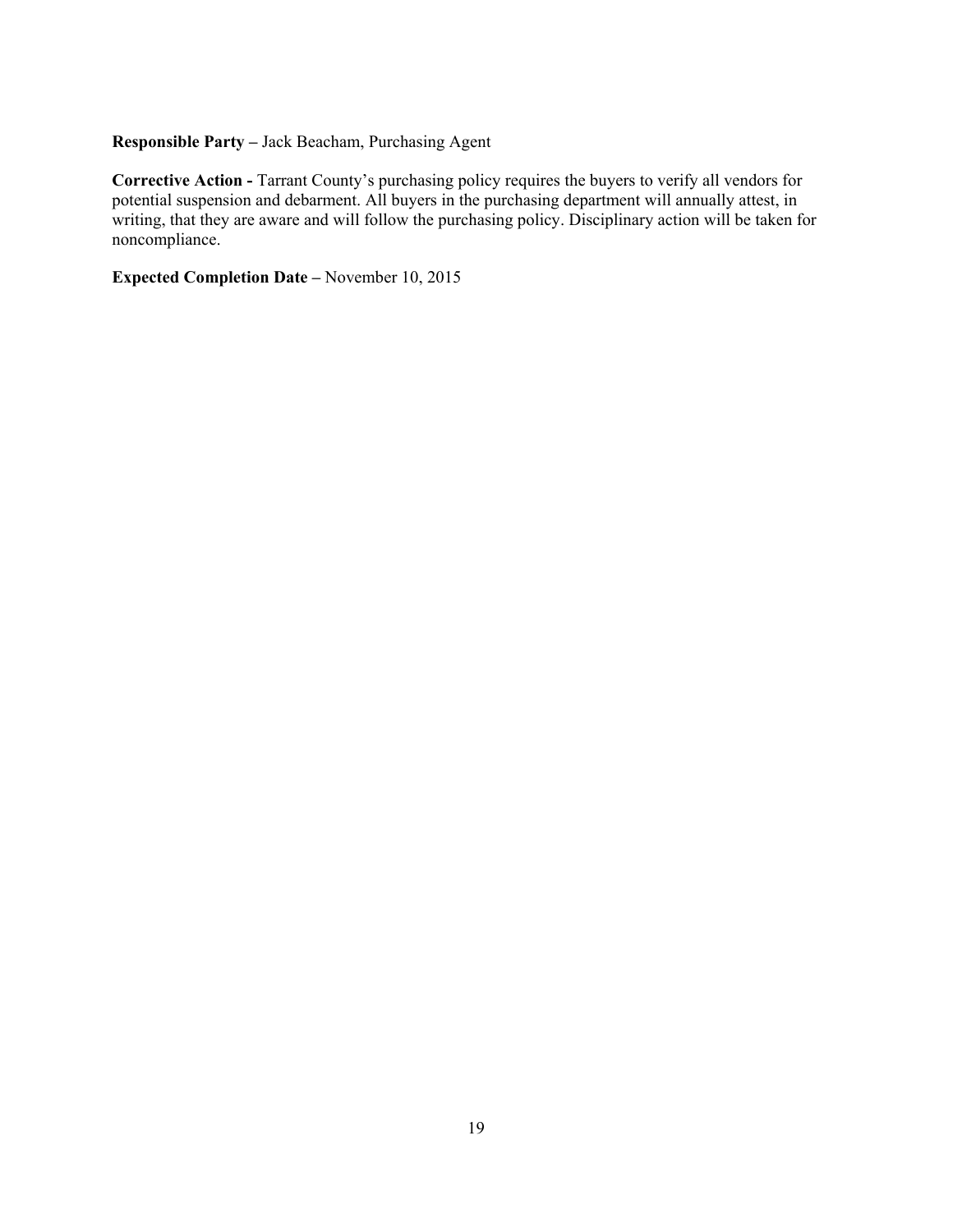### **STATUS OF PRIOR YEAR FINDINGS**

#### **2014-001 User Access Management and Security**

**Responsible Party -** David Pietrucha, IT Manager - ERP Center of Excellence

**Corrective Action -** In order to address these findings, Tarrant County will implement the following changes to SAP user roles and permissions:

• Tarrant County confirmed that only five individuals are currently assigned to the SAP\_ALL profile. There are three additional users with this profile that are currently deactivated.

• Tarrant County will create two new roles (Z\_TC\_BASIS and Z\_TC\_Role Admin) which are specific to the job responsibilities of the Basis team. These roles will replace the use of the SAP\_ALL profile.

• Tarrant County will create a procedure that supports the temporary assignment of the SAP\_ALL profile in emergency circumstances. Requests for the use of this profile will need to include a detailed explanation and specified time period for access. In addition, the approval from the following individuals will be required:

- Information Security Officer
- Application Development and Support Director or ERP CoE Manager.

• Tarrant County will continue to annually review profiles as part of the SAP Licenses Audit but will include additional steps to validate the utilization of the most critical.

**Status - SAP** ALL was removed and new roles were created for all users both Basis and Security staff during the fiscal year.

#### **2014-002 Calculation of the Pension and OPEB Net Asset/Obligation**

**Responsible Party –** Suzanne McKenzie, Director of Grant and Financial Reporting and Laura Weist, Financial Services Manager

**Corrective Action -** The following corrective action plan will be implemented to ensure correct recording of the OPEB liability and net pension asset or obligation.

- Financial accounting staff will formally request, in writing to the County Administrator, the PEBC Executive Director, for the actuaries to provide additional information and schedules.
- Financial accounting staff will gain a greater understanding of the relationship between the GASB statement and the actuarial reports by attending training.

**Status –** Financial accounting staff attended several training seminars related to GASB statements and pensions and actuarial reports and are better prepared to prepare the necessary calculations.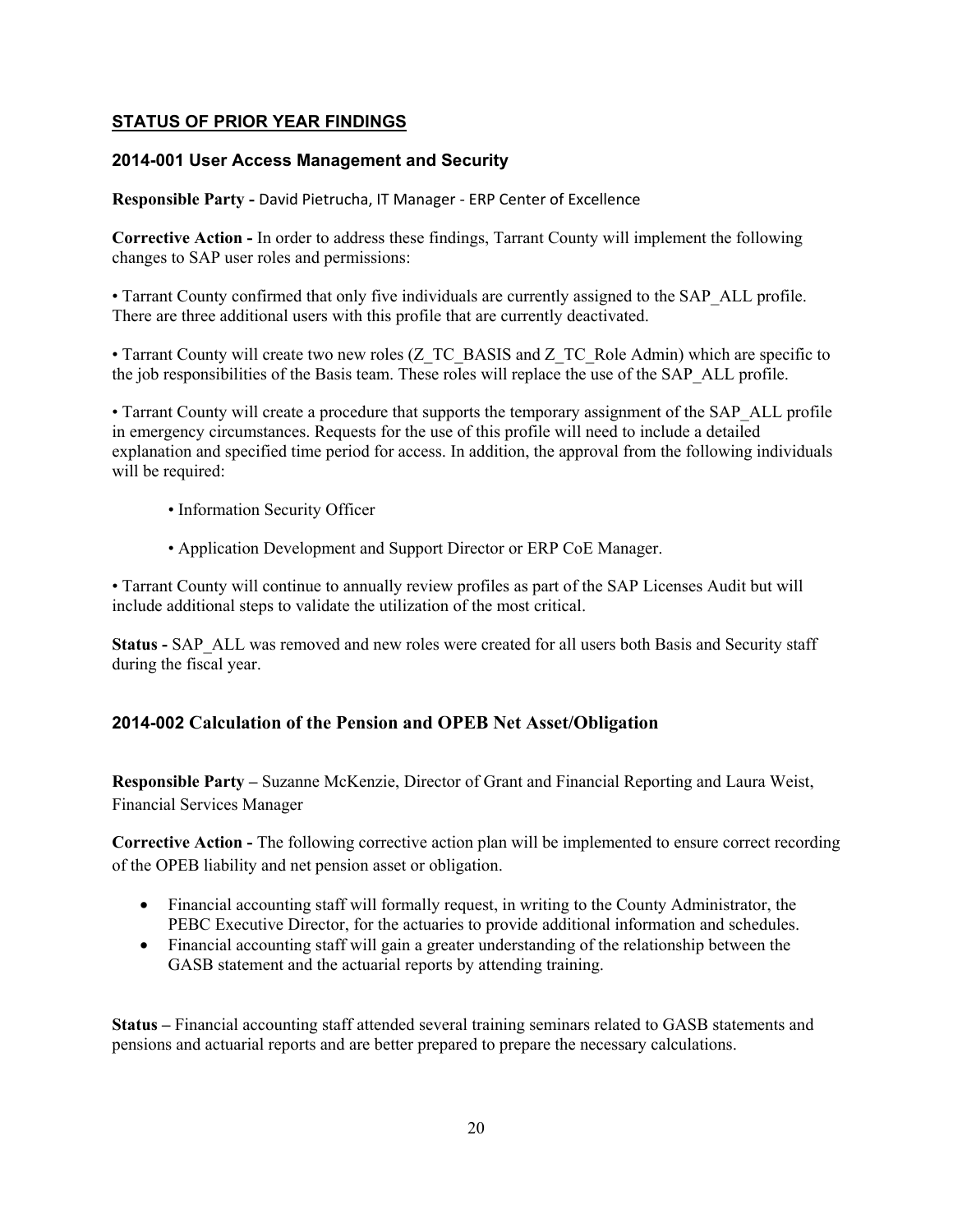#### **2014-003 CFDA 10.557 Special Supplemental Nutrition Program for Women, Infants and Children ("WIC") – Department of Agriculture, Passed Through the Texas Department of State Health Services**

*Suspension and Debarment – Significant Deficiency in Controls and Noncompliance with Grant Requirements* 

**Responsible Party –** Patti Shosid, Grant Manager Auditor's Office

**Corrective Action –** There is a process in place to check for suspension and debarment for all contracts and purchase orders. Utility payments do not go through either of these processes. We have checked the debarment list for all utility providers on grant funded programs. None were on the list. We will continually check new providers and perform a comprehensive check of all utility providers on or about March 1 of each year.

**Status –** Utility providers are checked for debarment each year on or about March 1. In 2015, the list was checked in March and October. No utility vendors were found to be on the list.

#### **2014-004 CFDA 10.557 Special Supplemental Nutrition Program for Women, Infants and Children ("WIC") – Department of Agriculture, Passed Through the Texas Department of State Health Services**

#### *Eligibility – Significant Deficiency in Controls and Noncompliance with grant requirements*

**Responsible Party –** Andrea Urquidez, R.D. , Area Coordinator, TCPH WIC Program

**Corrective Action –** The referenced WIC participant chart was reviewed and it was determined that the VENA (Value Enhanced Nutrition Assessment) documentation tool was not completed by the nutritionist on January 7, 2014. All additional nutritional assessment forms including the health history form, the growth chart, and the participant form were available and completed accurately. The error was reviewed with the nutritionist on March 6, 2015. The nutritionist's previous chart audits were also reviewed to determine if this is a re-occurring issue. The nutritionist's chart audits and LA audit for 2014 did not reflect this concern. The Local Agency (LA) auditor also confirmed that this error is rarely noted on other nutritionist's audits keeping our audits with the allowable 20% error rate.

To ensure that all Tarrant County WIC employees follow the required procedures set forth by the WIC Program, peer chart audits are completed each month. Clinic employees have ten of their charts audited by their co-workers. The required State WIC audit is also completed each year by the LA Auditor with the goal of completing two if possible. During this audit each employee is monitored on all certification procedures. Participant charts for each employee are also reviewed by the auditor. Once the audits are complete they are reviewed by the Area Coordinators in charge of each clinic.

Re-occurring problems for individual employees are addressed by retraining on the topic. If the problem is re-occurring with several employees, the plan of action is to create a self-paced training or present the information at the next all staff meeting.

In reference to the comment about the audit by the Texas Department of State Health Services, it was noted that only one of two biannual internal audits of eligibility files was performed during the 2014